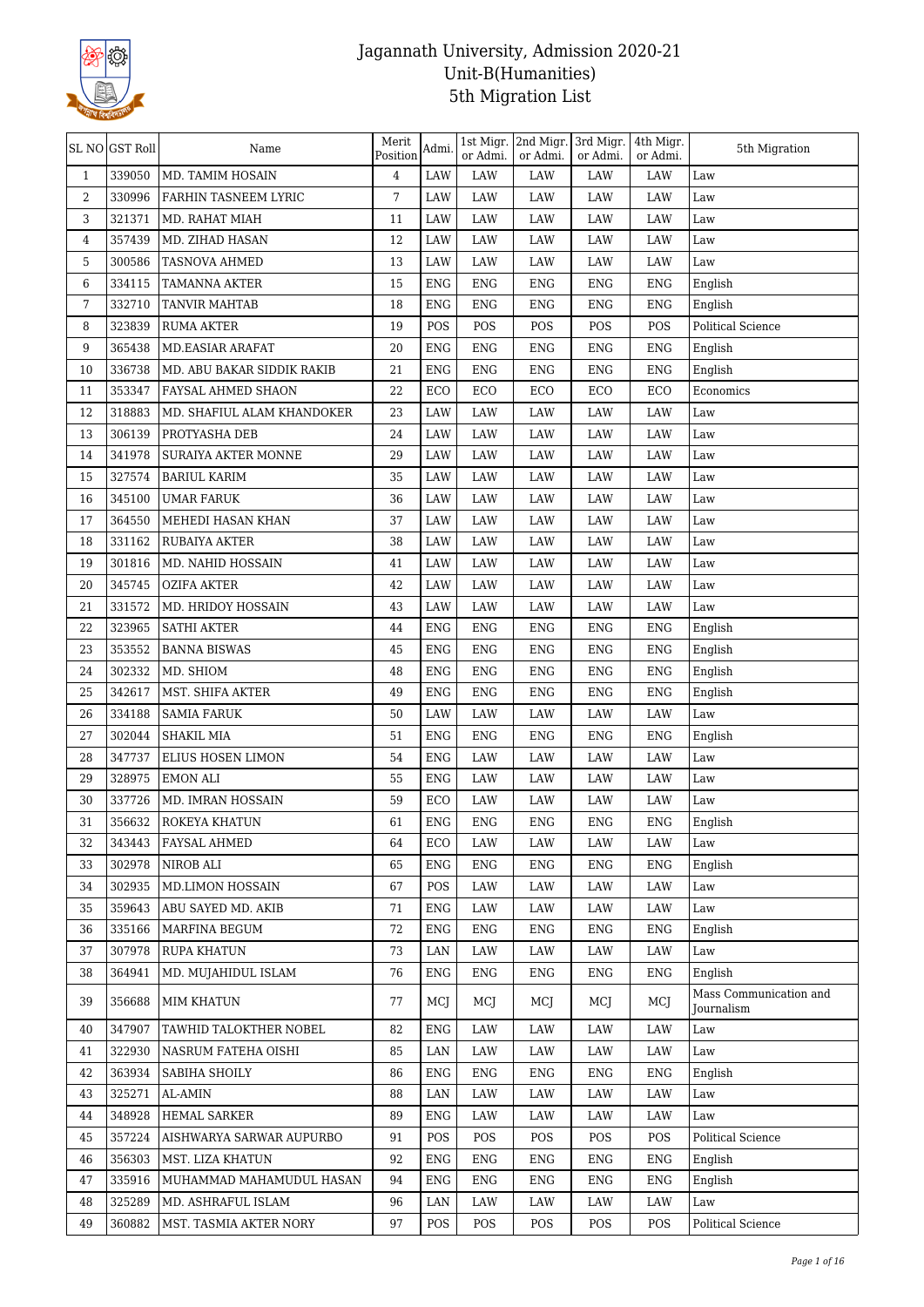

| 50  | 346812 | <b>JUI AKTER</b>         | 98  | <b>ENG</b>   | <b>LAW</b>   | LAW         | LAW        | <b>LAW</b>  | Law                     |
|-----|--------|--------------------------|-----|--------------|--------------|-------------|------------|-------------|-------------------------|
| 51  | 326952 | <b>ARJUMA KHATUN</b>     | 99  | LAN          | LAW          | LAW         | LAW        | LAW         | Law                     |
| 52  | 300292 | <b>SADIA KARIM MITU</b>  | 101 | ECO          | $_{\rm ECO}$ | ECO         | ECO        | ECO         | Economics               |
| 53  | 322698 | MD. TAUHID SARKER TANJIL | 102 | LAN          | LAN          | LAN         | LAN        | LAN         | Land Management and Law |
| 54  | 340535 | ERTIZA ARAFAT RAFID      | 103 | LAN          | LAN          | LAN         | LAN        | LAN         | Land Management and Law |
| 55  | 360776 | SAHZAHAN KHAN            | 105 | $\rm LAN$    | LAN          | LAN         | LAN        | LAN         | Land Management and Law |
| 56  | 331511 | ABU NAYEEM               | 106 | ECO          | ECO          | ECO         | ECO        | ECO         | Economics               |
| 57  | 318208 | MD. WAKE BUL HAQUE       | 107 | <b>LAN</b>   | LAN          | LAN         | LAN        | LAN         | Land Management and Law |
| 58  | 350695 | MOSAMMAT SUMAYA AKTER    | 109 | LAN          | LAN          | LAN         | LAN        | LAN         | Land Management and Law |
| 59  | 325077 | MD. MUJTAHID HASSAN RAFI | 113 | LAN          | LAN          | LAN         | LAN        | LAN         | Land Management and Law |
| 60  | 351738 | SAJEDUL KARIM            | 114 | LAN          | LAN          | LAN         | LAN        | LAN         | Land Management and Law |
| 61  | 357704 | MD. NAIM BABU            | 123 | POS          | <b>ENG</b>   | ENG         | ENG        | ${\rm ENG}$ | English                 |
| 62  | 303005 | MD. RIDOY HOSSAIN        | 124 | LAN          | LAN          | LAN         | LAN        | LAN         | Land Management and Law |
| 63  | 320527 | NASIMA AKTER MIM         | 125 | LAN          | LAN          | LAN         | LAN        | LAN         | Land Management and Law |
| 64  | 319664 | SHOHEL RANA              | 130 | LAN          | LAN          | $\rm LAN$   | LAN        | LAN         | Land Management and Law |
| 65  | 309602 | MD. SHOHAEB HASAN        | 132 | POS          | <b>ENG</b>   | <b>ENG</b>  | <b>ENG</b> | <b>ENG</b>  | English                 |
| 66  | 333902 | LAJULY ISLAM             | 133 | ECO          | ECO          | ECO         | ECO        | ECO         | Economics               |
| 67  | 334437 | <b>ISRAT JAHAN JOTHI</b> | 135 | LAN          | LAN          | LAN         | LAN        | LAN         | Land Management and Law |
| 68  | 300944 | <b>SUNZIDA AKTER</b>     | 136 | LAN          | $\rm LAN$    | LAN         | LAN        | LAN         | Land Management and Law |
| 69  | 357922 | MD. SHAKURUL ISLAM RONI  | 137 | <b>BAN</b>   | ENG          | <b>ENG</b>  | <b>ENG</b> | ${\rm ENG}$ | English                 |
| 70  | 320336 | MST. AFIATUN NAZIRA      | 138 | ECO          | ECO          | ECO         | ECO        | ECO         | Economics               |
| 71  | 308875 | MD. SHEMUL MORAL         | 139 | ECO          | ECO          | ECO         | ECO        | ECO         | Economics               |
| 72  | 327529 | <b>ANOWAR HOSEN</b>      | 142 | POS          | ENG          | <b>ENG</b>  | <b>ENG</b> | ${\rm ENG}$ | English                 |
| 73  | 357958 | <b>ESHATUR RODIA</b>     | 144 | ECO          | ENG          | ENG         | <b>ENG</b> | ${\rm ENG}$ | English                 |
| 74  | 331534 | MD ABDULLAH AL NOMAN     | 145 | $\rm LAN$    | LAN          | LAN         | LAN        | LAN         | Land Management and Law |
| 75  | 325178 | MD. SOUROV               | 147 | PAd          | ENG          | <b>ENG</b>  | <b>ENG</b> | <b>ENG</b>  | English                 |
| 76  | 338209 | <b>SHAMIM</b>            | 148 | <b>LAN</b>   | LAN          | LAN         | LAN        | LAN         | Land Management and Law |
| 77  | 338452 | MD. NAZIM UDDIN          | 149 | POS          | POS          | POS         | POS        | POS         | Political Science       |
| 78  | 350866 | BIJOYA MOJUMDER          | 151 | LAN          | LAN          | LAN         | LAN        | LAN         | Land Management and Law |
| 79  | 336059 | MAHMUD HASAN             | 154 | $_{\rm ECO}$ | ECO          | ECO         | ECO        | ECO         | Economics               |
| 80  | 355982 | ROZA ROWNOK              | 155 | POS          | <b>ENG</b>   | ${\rm ENG}$ | <b>ENG</b> | ${\rm ENG}$ | English                 |
| 81  | 334097 | MOURI HAQUE DOLA         | 156 | <b>BAN</b>   | ${\rm ENG}$  | <b>ENG</b>  | <b>ENG</b> | ${\rm ENG}$ | English                 |
| 82  | 303127 | MD. ABDULLAH             | 159 | ECO          | ECO          | ECO         | ECO        | ECO         | Economics               |
| 83  | 347508 | MD. ARIFUL ISLAM         | 161 | LAN          | ENG          | <b>ENG</b>  | <b>ENG</b> | ENG         | English                 |
| 84  | 331480 | HAMEEM SHARMIN           | 163 | ECO          | ECO          | ECO         | ECO        | ECO         | Economics               |
| 85  | 346118 | MARJIA JINAT             | 165 | LAN          | <b>ENG</b>   | ENG         | <b>ENG</b> | <b>ENG</b>  | English                 |
| 86  | 352774 | TOHURA ANJUM             | 168 | <b>SOC</b>   | LAN          | LAN         | LAN        | LAN         | Land Management and Law |
| 87  | 352118 | ASIFUL ISLAM             | 171 | ECO          | LAN          | LAN         | LAN        | LAN         | Land Management and Law |
| 88  | 325912 | FARHANA JESMINE          | 172 | ECO          | ECO          | ECO         | ECO        | ECO         | Economics               |
| 89  | 331332 | KH.SADIA SULTANA         | 173 | ECO          | LAN          | $\rm LAN$   | LAN        | LAN         | Land Management and Law |
| 90  | 334059 | AYESHA SEDDIKA           | 174 | POS          | POS          | POS         | POS        | POS         | Political Science       |
| 91  | 324819 | <b>JAKARIA RAHMAN</b>    | 175 | ECO          | ECO          | ECO         | ECO        | ECO         | Economics               |
| 92  | 301780 | MST. RUMA KHATUN         | 182 | SOC          | <b>ENG</b>   | ENG         | ENG        | <b>ENG</b>  | English                 |
| 93  | 334007 | FARIA AFZAL EVA          | 183 | MCJ          | ECO          | ECO         | ECO        | ECO         | Economics               |
| 94  | 337755 | NISHAD HASAN             | 185 | POS          | ECO          | ECO         | ECO        | ECO         | Economics               |
| 95  | 331598 | SHAKIB AL HASAN          | 187 | <b>BAN</b>   | LAN          | LAN         | LAN        | LAN         | Land Management and Law |
| 96  | 300402 | FATIMA KHATUN            | 188 | <b>BAN</b>   | ${\rm ENG}$  | ${\rm ENG}$ | ENG        | ${\rm ENG}$ | English                 |
| 97  | 360567 | MD. LEON SARKAR          | 191 | SOC          | <b>ENG</b>   | <b>ENG</b>  | <b>ENG</b> | <b>ENG</b>  | English                 |
| 98  | 313933 | MAHIMUNA AKTER MOONMOON  | 192 | POS          | POS          | POS         | POS        | POS         | Political Science       |
| 99  | 362401 | MD. SHAKIL               | 195 | POS          | <b>ENG</b>   | <b>ENG</b>  | <b>ENG</b> | <b>ENG</b>  | English                 |
| 100 | 357762 | HABIB MOHAMAD FARUK AZAM | 201 | PAd          | LAN          | LAN         | LAN        | LAN         | Land Management and Law |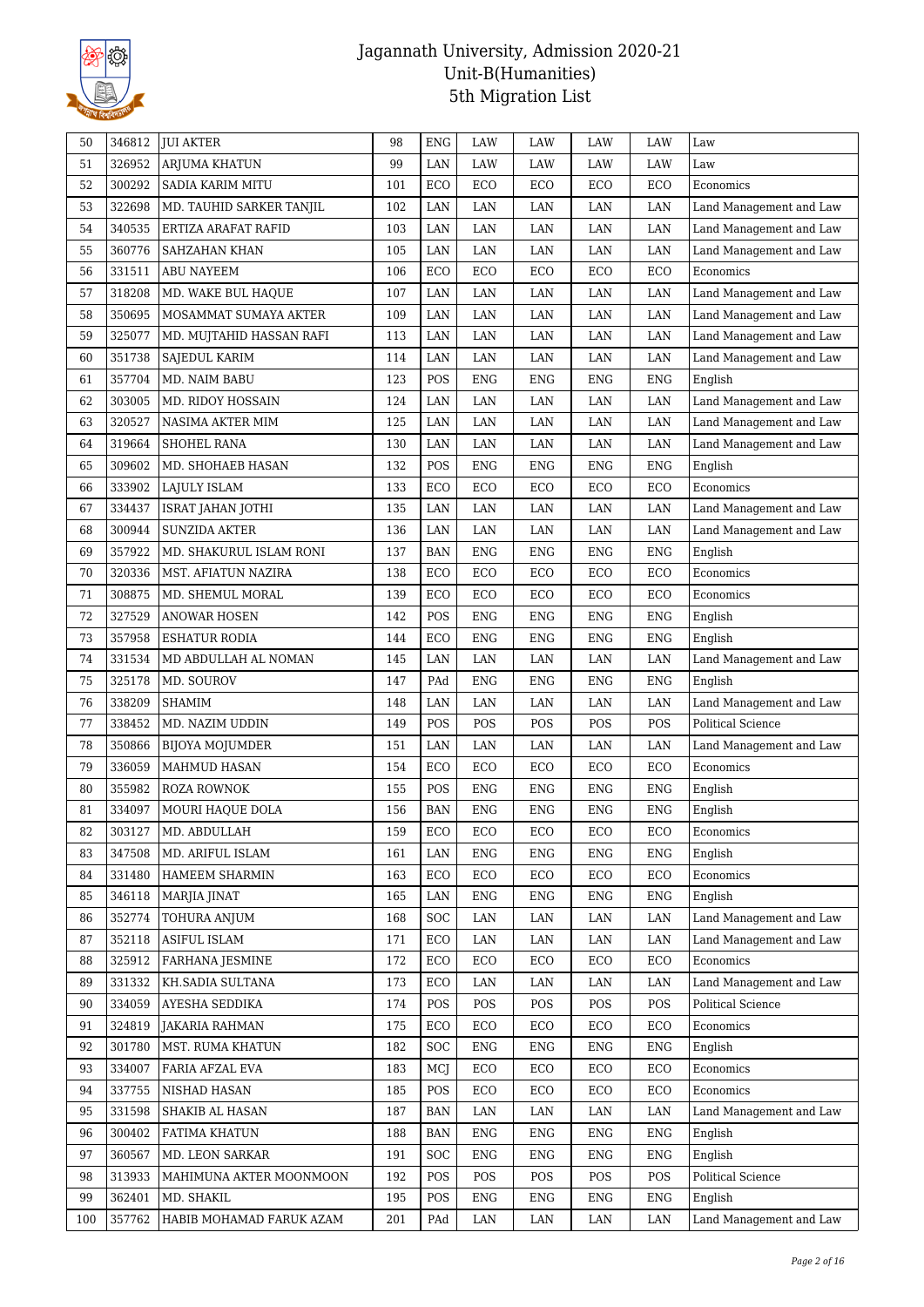

| 101 | 361044 | MD. PORAN MONDOL         | 204 | POS        | <b>ENG</b> | <b>ENG</b> | <b>ENG</b> | <b>ENG</b>  | English                                     |
|-----|--------|--------------------------|-----|------------|------------|------------|------------|-------------|---------------------------------------------|
| 102 | 350893 | MD. TAFHIMUR RAHMAN KHAN | 206 | PAd        | LAN        | LAN        | LAN        | LAN         | Land Management and Law                     |
| 103 | 334026 | FARIDA SULTANA PREITY    | 208 | PAd        | <b>ENG</b> | <b>ENG</b> | <b>ENG</b> | <b>ENG</b>  | English                                     |
| 104 | 317588 | MD. JAHID HOSEN          | 210 | POS        | POS        | POS        | POS        | POS         | <b>Political Science</b>                    |
| 105 | 323961 | <b>ESRAT JAHAN ESA</b>   | 211 | PAd        | <b>ENG</b> | <b>ENG</b> | ENG        | <b>ENG</b>  | English                                     |
| 106 | 346339 | RUMA AKTER SATHI         | 216 | <b>BAN</b> | <b>ENG</b> | <b>ENG</b> | <b>ENG</b> | <b>ENG</b>  | English                                     |
| 107 | 337826 | <b>SAMY SADMAN SAKIB</b> | 217 | PAd        | LAN        | LAN        | LAN        | LAN         | Land Management and Law                     |
| 108 | 314809 | <b>ALIHIS SAWN</b>       | 219 | PAd        | LAN        | LAN        | LAN        | $\rm LAN$   | Land Management and Law                     |
| 109 | 314701 | JAKIA FARZANA RIVA       | 221 | POS        | <b>ENG</b> | <b>ENG</b> | <b>ENG</b> | <b>ENG</b>  | English                                     |
| 110 | 343829 | <b>BIDDUT SARKER</b>     | 223 | PAd        | <b>ENG</b> | <b>ENG</b> | <b>ENG</b> | <b>ENG</b>  | English                                     |
| 111 | 340219 | MD. IBRAHIM              | 225 | POS        | <b>ENG</b> | <b>ENG</b> | <b>ENG</b> | ${\rm ENG}$ | English                                     |
| 112 | 341811 | SAYMA YEAN               | 228 | MCJ        | MCI        | MCI        | MCJ        | MCJ         | Mass Communication and<br>Journalism        |
| 113 | 333938 | <b>SADIA AKTER</b>       | 233 | MCJ        | MCI        | MCJ        | MCJ        | MCJ         | Mass Communication and<br><b>Journalism</b> |
| 114 | 365103 | MD. SABBIR HOSSEN        | 238 | PAd        | LAN        | LAN        | <b>ENG</b> | <b>ENG</b>  | English                                     |
| 115 | 315492 | MD. MASUM ALI            | 240 | POS        | POS        | POS        | POS        | POS         | <b>Political Science</b>                    |
| 116 | 331237 | <b>LISA IMRAN</b>        | 241 | <b>BAN</b> | ECO        | ECO        | ECO        | ECO         | Economics                                   |
| 117 | 336168 | MD. BURHAN UDDIN         | 242 | POS        | POS        | POS        | POS        | <b>ENG</b>  | English                                     |
| 118 | 333002 | MOHAMMED NAZIM UDDIN     | 243 | <b>IER</b> | ECO        | ECO        | ECO        | ${\rm ENG}$ | English                                     |
| 119 | 316386 | MD. HELAL UDDIN          | 251 | <b>BAN</b> | ECO        | ECO        | ECO        | ECO         | Economics                                   |
| 120 | 343185 | <b>MD SAJIB</b>          | 253 | PAd        | ECO        | ECO        | ECO        | ECO         | Economics                                   |
| 121 | 347622 | MD. SAKIB HOSAN          | 254 | POS        | LAN        | LAN        | LAN        | LAN         | Land Management and Law                     |
| 122 | 309913 | MD. ABU TAHER            | 255 | PAd        | ECO        | ECO        | ECO        | ECO         | Economics                                   |
| 123 | 317577 | FERDUS ALOM              | 256 | POS        | ECO        | ECO        | ECO        | ECO         | Economics                                   |
| 124 | 363067 | MD. MEHEDI HASAN         | 258 | PAd        | ECO        | ECO        | ECO        | ECO         | Economics                                   |
| 125 | 338776 | MAHOFUJ HOSSAIN          | 259 | <b>BAN</b> | <b>BAN</b> | <b>BAN</b> | <b>BAN</b> | <b>BAN</b>  | Bangla                                      |
| 126 | 347762 | MD. SOLAIMAN RAFE        | 260 | PAd        | $\rm LAN$  | LAN        | LAN        | $\rm LAN$   | Land Management and Law                     |
| 127 | 324657 | MOSTAFA HAIDER RAFID     | 264 | POS        | ECO        | ECO        | ECO        | ECO         | Economics                                   |
| 128 | 361470 | MD. RASEL MIA            | 271 | <b>SOC</b> | LAN        | LAN        | LAN        | LAN         | Land Management and Law                     |
| 129 | 335422 | <b>SUMAIYA PARVIN</b>    | 273 | POS        | ECO        | ECO        | ECO        | ECO         | Economics                                   |
| 130 | 310338 | TAUHID HASSAN            | 278 | <b>IER</b> | ECO        | ECO        | ECO        | ECO         | Economics                                   |
| 131 | 302640 | <b>RAJU AHMED</b>        | 284 | SOC        | ECO        | ECO        | ECO        | ECO         | Economics                                   |
| 132 | 332027 | <b>IBNUL YASIN</b>       | 286 | SOC        | ECO        | ECO        | ECO        | ECO         | Economics                                   |
| 133 | 324051 | <b>BARNA AKTER</b>       | 288 | <b>BAN</b> | ECO        | ECO        | ECO        | ECO         | Economics                                   |
| 134 | 353058 | MOHSINA AFROZ            | 289 | SW         | LAN        | LAN        | LAN        | LAN         | Land Management and Law                     |
| 135 | 361409 | MD. TORIKUL ISLAM        | 292 | BAN        | LAN        | LAN        | LAN        | LAN         | Land Management and Law                     |
| 136 | 311027 | MORIOM ISLAM TINNI       | 294 | <b>BAN</b> | BAN        | <b>BAN</b> | BAN        | <b>BAN</b>  | Bangla                                      |
| 137 | 326126 | MOST. MARUFA KHATUN      | 301 | <b>SOC</b> | LAN        | LAN        | LAN        | LAN         | Land Management and Law                     |
| 138 | 341486 | SAYED MD. SHAKIB         | 302 | <b>IER</b> | LAN        | LAN        | LAN        | $\rm LAN$   | Land Management and Law                     |
| 139 | 342764 | <b>OMAR FARUK</b>        | 303 | MCJ        | LAN        | LAN        | LAN        | LAN         | Land Management and Law                     |
| 140 | 358126 | MST. NISHAT TASMIN NISHE | 305 | <b>BAN</b> | LAN        | LAN        | LAN        | LAN         | Land Management and Law                     |
| 141 | 347152 | <b>NAZMUS SAKIB</b>      | 311 | MCJ        | LAN        | LAN        | LAN        | LAN         | Land Management and Law                     |
| 142 | 335647 | MEHEDI HASAN             | 313 | SOC        | LAN        | LAN        | LAN        | LAN         | Land Management and Law                     |
| 143 | 308720 | SADIA SULTANA            | 315 | IS         | ECO        | ECO        | ECO        | ECO         | Economics                                   |
| 144 | 358089 | TANUSHREE MUKHERJEE      | 316 | PHI        | PAd        | PAd        | PAd        | PAd         | Public Administration                       |
| 145 | 362160 | RAMIZ MOLLA              | 317 | <b>BAN</b> | PAd        | PAd        | PAd        | PAd         | Public Administration                       |
| 146 | 336648 | MUNZILA AKTER            | 319 | <b>BAN</b> | POS        | POS        | POS        | POS         | Political Science                           |
| 147 | 354737 | MD. NAYAN MOLLA          | 320 | SOC        | LAN        | LAN        | LAN        | LAN         | Land Management and Law                     |
| 148 | 354136 | ABDULLAH AL JUBAIR       | 321 | SOC        | POS        | POS        | POS        | POS         | Political Science                           |
| 149 | 366962 | RAKIBUL HASAN            | 322 | <b>BAN</b> | LAN        | LAN        | LAN        | LAN         | Land Management and Law                     |
| 150 | 315076 | MD. RASEL BABU           | 323 | <b>BAN</b> | <b>BAN</b> | <b>BAN</b> | <b>BAN</b> | <b>BAN</b>  | Bangla                                      |
|     |        |                          |     |            |            |            |            |             |                                             |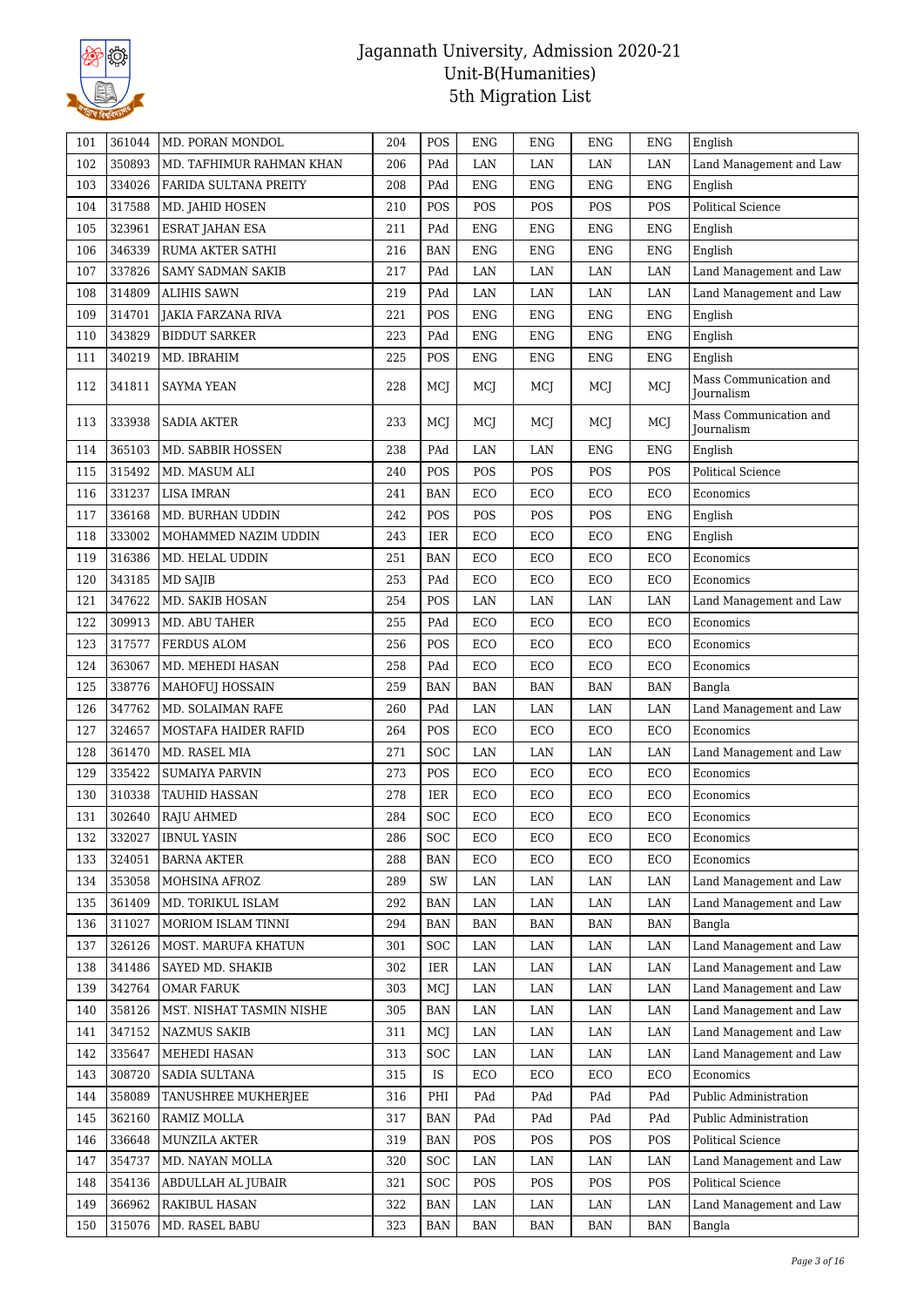

| 151 | 313172 | MD. SOHAG MIA                | 325 | <b>SOC</b> | ECO        | LAN                     | LAN        | LAN        | Land Management and Law                     |
|-----|--------|------------------------------|-----|------------|------------|-------------------------|------------|------------|---------------------------------------------|
| 152 | 336540 | <b>SABRIN SULTANA</b>        | 327 | <b>SOC</b> | <b>SOC</b> | SOC                     | SOC        | SOC        | Sociology                                   |
| 153 | 366556 | <b>ASHA MONI</b>             | 328 | <b>SOC</b> | PAd        | PAd                     | LAN        | LAN        | Land Management and Law                     |
| 154 | 330320 | FORHAD ALI                   | 329 | MCJ        | ECO        | ECO                     | ECO        | ECO        | Economics                                   |
| 155 | 321226 | MD. NAYEM HOSSAIN            | 332 | <b>BAN</b> | <b>BAN</b> | <b>BAN</b>              | <b>BAN</b> | <b>BAN</b> | Bangla                                      |
| 156 | 317950 | B. M. MAHMUD AL FAHAD HRIDOY | 333 | MCJ        | ECO        | ECO                     | ECO        | LAN        | Land Management and Law                     |
| 157 | 313735 | MST. MASUMA AKTER            | 334 | <b>SOC</b> | <b>SOC</b> | <b>SOC</b>              | SOC        | SOC        | Sociology                                   |
| 158 | 334789 | MAHFUZA AKTER MUKTI          | 335 | <b>SOC</b> | ECO        | ECO                     | ECO        | ECO        | Economics                                   |
| 159 | 343162 | MD. EKRAM HOSSAIN            | 337 | MCJ        | ECO        | ECO                     | ECO        | ECO        | Economics                                   |
| 160 | 318819 | MD. SHAHIN MIA               | 338 | <b>SOC</b> | ECO        | ECO                     | ECO        | ECO        | Economics                                   |
| 161 | 338691 | SANJIDUR RAHMAN              | 340 | <b>BAN</b> | <b>BAN</b> | <b>BAN</b>              | <b>BAN</b> | <b>BAN</b> | Bangla                                      |
| 162 | 346237 | <b>SAMIA AKTHER</b>          | 341 | SOC        | POS        | ECO                     | ECO        | ECO        | Economics                                   |
| 163 | 334928 | NAJMA KHANAM                 | 343 | SW         | SW         | SW                      | SW         | ECO        | Economics                                   |
| 164 | 345066 | MD. RAKIBUL HASAN            | 344 | <b>BAN</b> | POS        | POS                     | POS        | POS        | Political Science                           |
| 165 | 313324 | MOST. WAKIMU SIDDIKA         | 346 | IER        | IER        | IER                     | IER        | IER        | Institute of Education and<br>Research(IER) |
| 166 | 308623 | B. M. MAHMUDUL HASAN MILON   | 347 | SOC        | POS        | POS                     | POS        | ECO        | Economics                                   |
| 167 | 366433 | TAUHIDA OMAR                 | 349 | <b>SOC</b> | PAd        | PAd                     | PAd        | LAN        | Land Management and Law                     |
| 168 | 345927 | PUJA RANI SAHA               | 350 | MCJ        | PAd        | PAd                     | PAd        | PAd        | Public Administration                       |
| 169 | 312133 | ANAS MOLLAH                  | 351 | <b>HIS</b> | POS        | POS                     | POS        | POS        | <b>Political Science</b>                    |
| 170 | 300849 | MST. SHEULY KHATUN           | 352 | BAN        | <b>BAN</b> | <b>BAN</b>              | <b>BAN</b> | ECO        | Economics                                   |
| 171 | 344886 | NAZIM UDDIN                  | 354 | <b>BAN</b> | <b>BAN</b> | <b>BAN</b>              | <b>BAN</b> | <b>BAN</b> | Economics                                   |
| 172 | 334191 | FARZANA RAHMAN               | 356 | <b>ANT</b> | PAd        | PAd                     | PAd        | PAd        | Public Administration                       |
| 173 | 324919 | SHOFIKUL ISLAM               | 361 | <b>SOC</b> | PAd        | $\mathop{\mathrm{PAd}}$ | PAd        | PAd        | Public Administration                       |
| 174 | 303362 | MEHEDI HASAN                 | 363 | <b>BAN</b> | <b>BAN</b> | <b>BAN</b>              | <b>BAN</b> | BAN        | Bangla                                      |
| 175 | 305774 | <b>SANZIDUR RAHMAN</b>       | 366 | <b>IHC</b> | POS        | POS                     | POS        | POS        | <b>Political Science</b>                    |
| 176 | 365597 | MD. SHAMEEM HASAN            | 368 | IHC        | POS        | POS                     | POS        | POS        | <b>Political Science</b>                    |
| 177 | 339877 | MD. ARAFAT                   | 369 | MCJ        | MCI        | MCI                     | MCJ        | MCI        | Mass Communication and<br><b>Journalism</b> |
| 178 | 337503 | MD. SAKILE                   | 370 | MCJ        | PAd        | PAd                     | PAd        | PAd        | Public Administration                       |
| 179 | 326660 | PRIYA MONDOL                 | 371 | SOC        | POS        | POS                     | POS        | POS        | Political Science                           |
| 180 | 333911 | <b>AMENA AKTHER MOU</b>      | 373 | SW         | SW         | SW                      | SW         | SW         | Social Work                                 |
| 181 | 324667 | RAYHAN CHOWDHURY             | 374 | <b>SOC</b> | <b>SOC</b> | <b>SOC</b>              | SOC        | SOC        | Sociology                                   |
| 182 | 301868 | SHAKIBUR RAHMAN SHOUROV      | 377 | <b>SOC</b> | POS        | POS                     | POS        | POS        | Political Science                           |
| 183 | 343553 | NAJMUS SAHADAT               | 379 | MCJ        | MCJ        | MCJ                     | MCJ        | MCI        | Mass Communication and<br><b>Journalism</b> |
| 184 | 303626 | <b>NAIMUR HASSAN</b>         | 384 | <b>BAN</b> | POS        | POS                     | POS        | POS        | Political Science                           |
| 185 | 322469 | MD. SAGOR ISLAM              | 385 | <b>SOC</b> | PAd        | PAd                     | PAd        | PAd        | Public Administration                       |
| 186 | 303312 | PROJUKTI VASKOR              | 387 | MCJ        | MCJ        | MCJ                     | MCJ        | MCJ        | Mass Communication and<br><b>Journalism</b> |
| 187 | 357952 | <b>JARIN TASNIM</b>          | 389 | SOC        | <b>SOC</b> | SOC                     | SOC        | <b>SOC</b> | Sociology                                   |
| 188 | 348146 | <b>SRIJON PAUL</b>           | 390 | SW         | PAd        | PAd                     | PAd        | PAd        | Public Administration                       |
| 189 | 331583 | ABDUL HASIM                  | 393 | SOC        | POS        | POS                     | POS        | POS        | <b>Political Science</b>                    |
| 190 | 303484 | MD. HASAN ISLAM              | 397 | MCJ        | MCJ        | MCJ                     | MCJ        | MCI        | Mass Communication and<br>Journalism        |
| 191 | 332763 | MOHAMMAD RAKIBUL HASNAT      | 400 | <b>SOC</b> | <b>SOC</b> | <b>SOC</b>              | SOC        | <b>SOC</b> | Sociology                                   |
| 192 | 303333 | ABDULLAH AL MAMUN            | 403 | <b>BAN</b> | PAd        | PAd                     | PAd        | PAd        | Public Administration                       |
| 193 | 300506 | <b>SUMONA RAHMAN</b>         | 404 | <b>IS</b>  | PAd        | PAd                     | PAd        | PAd        | Public Administration                       |
| 194 | 343991 | MD. SAYED                    | 405 | <b>BAN</b> | POS        | POS                     | POS        | POS        | Political Science                           |
| 195 | 327478 | <b>WAFA SARTAJ</b>           | 406 | HIS        | POS        | POS                     | POS        | POS        | Political Science                           |
| 196 | 320366 | <b>SHARMIN KHATUN</b>        | 407 | <b>SOC</b> | POS        | POS                     | POS        | POS        | Political Science                           |
| 197 | 302251 | MD. SHAHARIER EMON           | 408 | <b>BAN</b> | PAd        | PAd                     | PAd        | PAd        | Public Administration                       |
| 198 | 300051 | <b>FAUZIA FARIA</b>          | 409 | <b>BAN</b> | PAd        | PAd                     | PAd        | PAd        | Public Administration                       |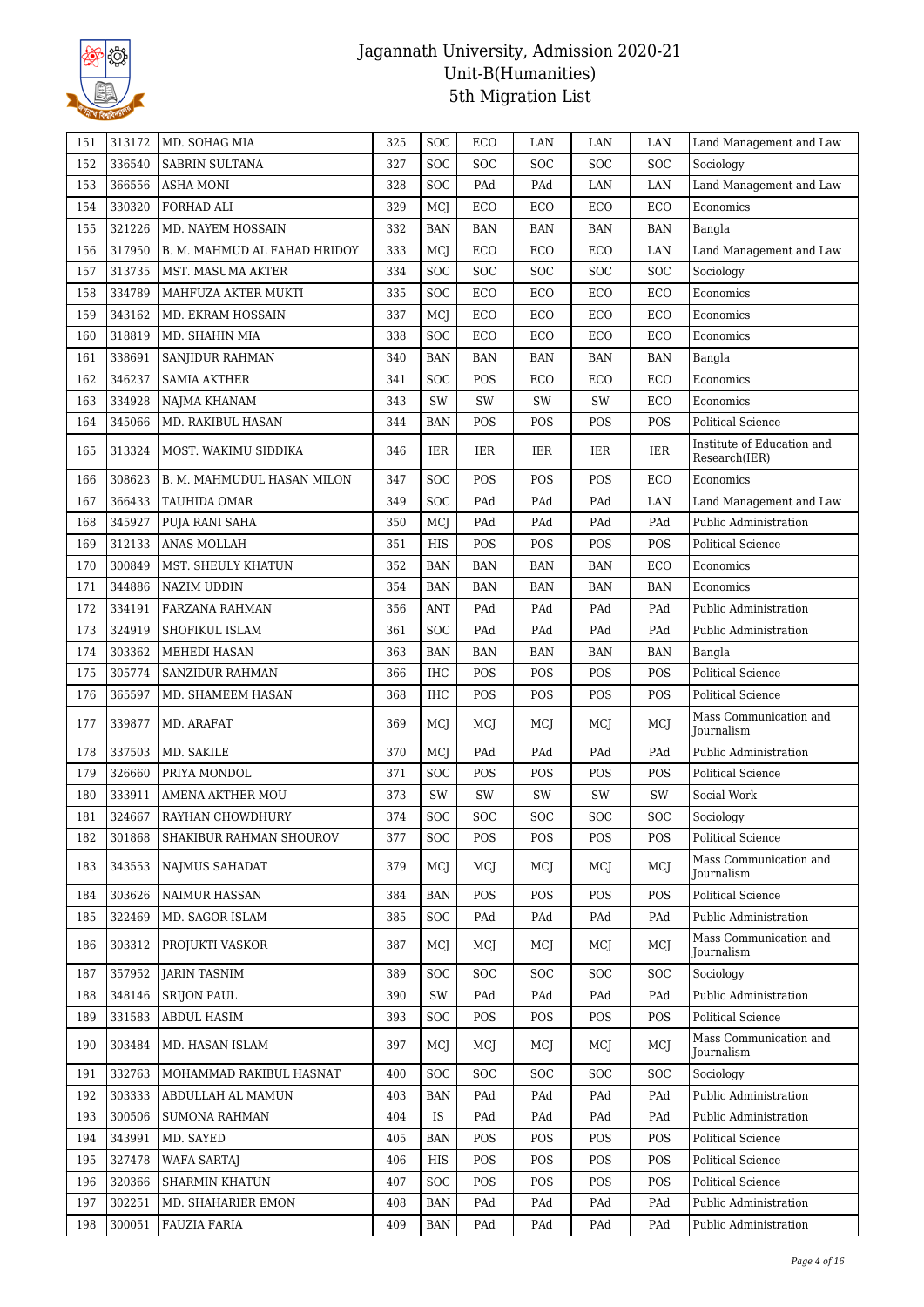

| 199 | 333944 | JANNATUL FERDOUS SUMAYA     | 410 | IER        | IER        | IER        | IER        | IER        | Institute of Education and<br>Research(IER) |
|-----|--------|-----------------------------|-----|------------|------------|------------|------------|------------|---------------------------------------------|
| 200 | 353695 | MD. ABU JAHID               | 412 | SOC        | <b>SOC</b> | <b>SOC</b> | <b>SOC</b> | <b>SOC</b> | Sociology                                   |
| 201 | 327683 | MD. BYAZED HASAN            | 413 | <b>BAN</b> | <b>BAN</b> | <b>BAN</b> | <b>BAN</b> | <b>BAN</b> | Bangla                                      |
| 202 | 365144 | SERABON ISLAM RAHAT         | 414 | <b>BAN</b> | <b>BAN</b> | BAN        | BAN        | <b>BAN</b> | Bangla                                      |
| 203 | 303307 | <b>SHANTO KUMAR</b>         | 416 | SOC        | POS        | POS        | POS        | POS        | <b>Political Science</b>                    |
| 204 | 341125 | <b>RIFAT MIA</b>            | 417 | IER        | POS        | POS        | POS        | POS        | <b>Political Science</b>                    |
| 205 | 318537 | <b>ANWAR HOSSAN</b>         | 418 | SOC        | PAd        | PAd        | PAd        | PAd        | Public Administration                       |
| 206 | 321953 | MD. SOHEL RANA              | 419 | <b>BAN</b> | POS        | POS        | POS        | POS        | <b>Political Science</b>                    |
| 207 | 362792 | MD. KAWSER HOSSAIN          | 420 | SOC        | SOC        | <b>SOC</b> | <b>SOC</b> | <b>SOC</b> | Sociology                                   |
| 208 | 326517 | MST. JAKIA JANNAT           | 424 | <b>BAN</b> | <b>BAN</b> | <b>BAN</b> | <b>BAN</b> | <b>BAN</b> | Bangla                                      |
| 209 | 348247 | KHAIRUL ISLAM               | 425 | MCJ        | PAd        | PAd        | PAd        | PAd        | Public Administration                       |
| 210 | 314602 | MST. GULSHAN AKHTER         | 428 | SOC        | POS        | POS        | POS        | POS        | Political Science                           |
| 211 | 331002 | <b>ROKEYA</b>               | 433 | SW         | POS        | POS        | POS        | POS        | <b>Political Science</b>                    |
| 212 | 350360 | MD. RIKUB MIA               | 436 | <b>IER</b> | PAd        | PAd        | PAd        | PAd        | Public Administration                       |
| 213 | 362511 | MD MEHEDI HASAN             | 437 | SOC        | POS        | POS        | POS        | POS        | Political Science                           |
| 214 | 314556 | MD. HANIF HASAN             | 438 | <b>SOC</b> | PAd        | PAd        | PAd        | PAd        | Public Administration                       |
| 215 | 341168 | <b>RUBEL DAS</b>            | 441 | SOC        | PAd        | PAd        | PAd        | PAd        | Public Administration                       |
| 216 | 308415 | SUMAIYA SULTANA             | 442 | IER        | IER        | IER        | IER        | IER        | Institute of Education and<br>Research(IER) |
| 217 | 316435 | MD. FOJLE RABBI             | 443 | <b>IHC</b> | <b>BAN</b> | <b>BAN</b> | <b>BAN</b> | <b>BAN</b> | Bangla                                      |
| 218 | 318511 | TANVIR AHMED                | 446 | <b>HIS</b> | POS        | POS        | POS        | POS        | <b>Political Science</b>                    |
| 219 | 309843 | MD. SHAHINUR RAHMAN         | 449 | SW         | POS        | POS        | POS        | POS        | Political Science                           |
| 220 | 363828 | MARUFA AKTER                | 455 | <b>IHC</b> | POS        | POS        | POS        | POS        | Political Science                           |
| 221 | 326026 | MST. PAPIYA SULTANA         | 456 | MCJ        | BAN        | BAN        | BAN        | <b>BAN</b> | Bangla                                      |
| 222 | 323743 | SABIKUN NAHAR OISHI         | 457 | IML        | IML        | IML        | IML        | IML        | Institute of Modern<br>Language(IML)        |
| 223 | 356689 | SHAHIDA ALAM SARKER SEEMTHY | 458 | SW         | SW         | SW         | SW         | SW         | Social Work                                 |
| 224 | 345804 | SUMAIYA SULTANA PRITY       | 459 | <b>HIS</b> | PAd        | PAd        | PAd        | PAd        | Public Administration                       |
| 225 | 358210 | MOST. UMMA TASNIM           | 460 | <b>IER</b> | PAd        | PAd        | PAd        | PAd        | Public Administration                       |
| 226 | 335094 | KHADIZA AKTER               | 461 | HIS        | POS        | POS        | POS        | POS        | Political Science                           |
| 227 | 331047 | TASNUVA JAHAN MIM           | 463 | <b>IER</b> | IER        | IER        | IER        | IER        | Institute of Education and<br>Research(IER) |
| 228 | 318410 | JAMAN MIA                   | 466 | SW         | POS        | POS        | POS        | POS        | Political Science                           |
| 229 | 362430 | MD.SHAKIL ALAM              | 467 | MCI        | POS        | POS        | <b>POS</b> | POS        | Political Science                           |
| 230 | 366499 | SHILA AKTER SONITA          | 468 | SW         | PAd        | PAd        | PAd        | PAd        | Public Administration                       |
| 231 | 324845 | ALI AHAMMED                 | 469 | MCJ        | PAd        | PAd        | PAd        | PAd        | Public Administration                       |
| 232 | 302576 | MD. HASANUZZAMAN HERO       | 470 | SW         | POS        | POS        | POS        | POS        | Political Science                           |
| 233 | 317133 | MD. TAMIM PRAMANIK          | 471 | IHC        | IHC        | IHC        | IHC        | IHC        | Islamic History and Culture                 |
| 234 | 325331 | TANVIR AHMED                | 473 | MCJ        | MCJ        | MCJ        | MCJ        | MCJ        | Mass Communication and<br>Journalism        |
| 235 | 301396 | MST. SIRAJUM MONIRA         | 475 | SW         | SW         | SW         | SW         | SW         | Social Work                                 |
| 236 | 335811 | <b>AYRIN HAQUE</b>          | 476 | IHC        | POS        | POS        | POS        | POS        | Political Science                           |
| 237 | 337709 | MOFIJUL ISLAM               | 477 | MCJ        | PAd        | PAd        | PAd        | PAd        | Public Administration                       |
| 238 | 323926 | <b>BOKULY AKTER</b>         | 478 | MCJ        | BAN        | BAN        | <b>BAN</b> | BAN        | Bangla                                      |
| 239 | 310047 | HABIBUR RAHAMN              | 481 | MCJ        | PAd        | PAd        | PAd        | PAd        | Public Administration                       |
| 240 | 300332 | MISS.RITU KHATUN            | 482 | MCJ        | <b>SOC</b> | <b>SOC</b> | <b>SOC</b> | <b>SOC</b> | Sociology                                   |
| 241 | 320585 | NOORUNNAHAR AKTER           | 483 | SW         | POS        | POS        | POS        | POS        | <b>Political Science</b>                    |
| 242 | 303027 | MD. RONY ISLAM              | 486 | HIS        | POS        | POS        | POS        | POS        | Political Science                           |
| 243 | 348244 | MD. ASHIK MIAH              | 487 | IHC        | PAd        | PAd        | PAd        | PAd        | Public Administration                       |
| 244 | 360937 | RAMKRISHNO NATH DAS         | 488 | MCJ        | PAd        | PAd        | PAd        | PAd        | Public Administration                       |
| 245 | 336365 | <b>MD. ARIF HOSSAIN</b>     | 489 | SW         | POS        | POS        | POS        | POS        | <b>Political Science</b>                    |
| 246 | 317988 | FAHIM FOYSAL                | 492 | MCJ        | PAd        | PAd        | PAd        | PAd        | Public Administration                       |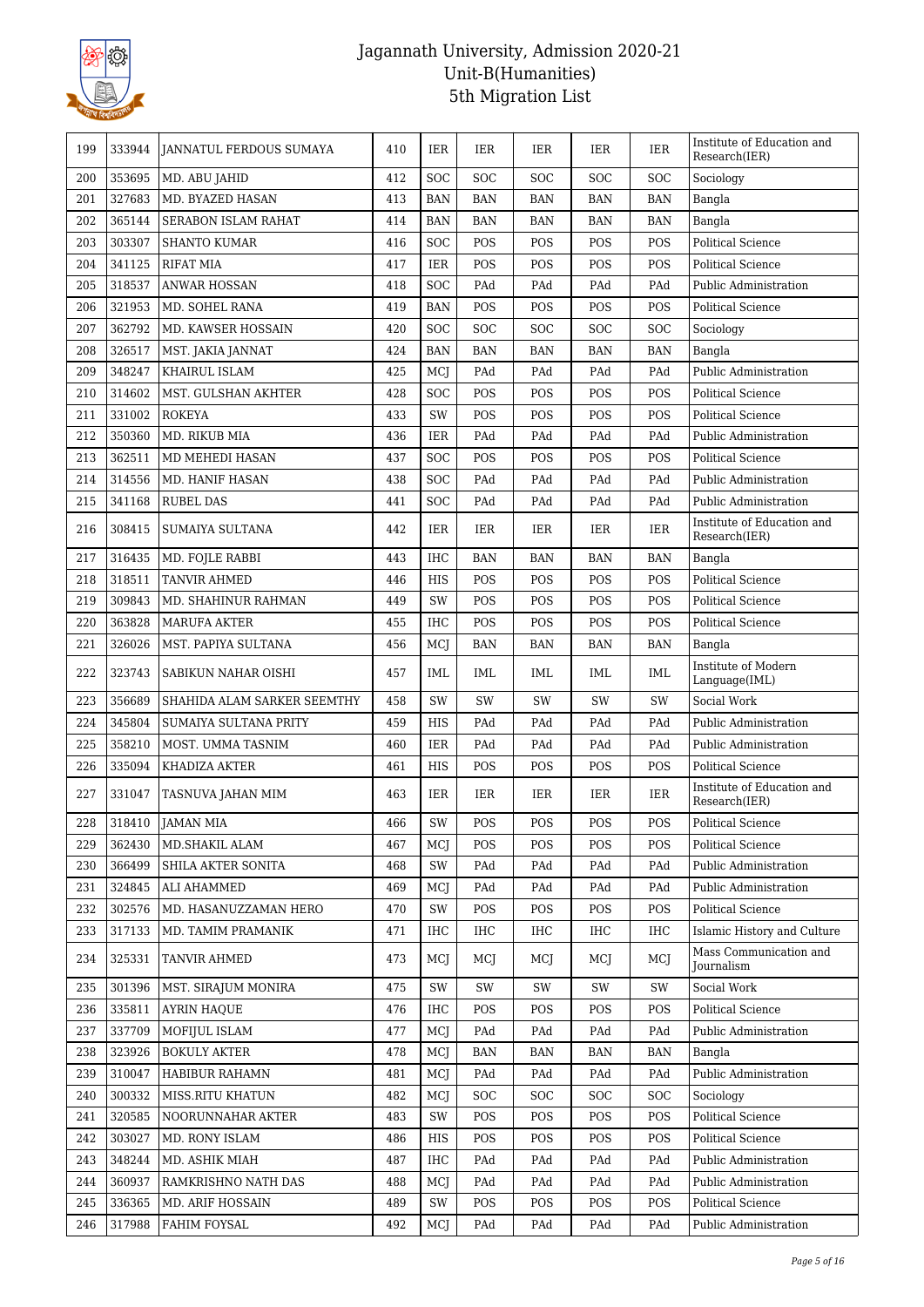

| 247 | 347700 | SHAHAZADA                   | 493 | SW                               | POS        | POS        | POS        | POS        | Political Science                           |
|-----|--------|-----------------------------|-----|----------------------------------|------------|------------|------------|------------|---------------------------------------------|
| 248 | 363903 | <b>KAZI SADIA</b>           | 497 | SW                               | <b>BAN</b> | <b>BAN</b> | <b>BAN</b> | <b>BAN</b> | Bangla                                      |
| 249 | 311213 | AYESHA AKTER SWOPNA         | 499 | SW                               | PAd        | PAd        | PAd        | PAd        | Public Administration                       |
| 250 | 353609 | <b>S.M.TASIN SAMI</b>       | 501 | SW                               | POS        | POS        | POS        | POS        | <b>Political Science</b>                    |
| 251 | 347530 | <b>DELUAR HOSSEN</b>        | 505 | SW                               | POS        | POS        | POS        | POS        | <b>Political Science</b>                    |
| 252 | 331074 | FARIAH SULTANA AYSHI        | 507 | ANT                              | PAd        | PAd        | PAd        | PAd        | Public Administration                       |
| 253 | 361670 | SHAHRIN SHABNAM CHAITY      | 508 | PHI                              | POS        | POS        | POS        | POS        | Political Science                           |
| 254 | 336618 | MD. SHAH ALAM               | 512 | SW                               | SOC        | POS        | POS        | POS        | <b>Political Science</b>                    |
| 255 | 321375 | MD. MONNJORUL ISLAM         | 513 | SW                               | PAd        | PAd        | PAd        | PAd        | Public Administration                       |
| 256 | 302451 | <b>MD.SAJIB HOSSEN</b>      | 514 | HIS                              | <b>BAN</b> | <b>BAN</b> | <b>BAN</b> | <b>BAN</b> | Bangla                                      |
| 257 | 346345 | <b>DIPA AKTER</b>           | 518 | <b>HIS</b>                       | <b>BAN</b> | <b>BAN</b> | <b>BAN</b> | <b>BAN</b> | Bangla                                      |
| 258 | 347868 | <b>SHUHAG MIA</b>           | 519 | <b>HIS</b>                       | <b>BAN</b> | <b>BAN</b> | <b>BAN</b> | <b>BAN</b> | Bangla                                      |
| 259 | 329623 | MD. TAMIM HOSSAIN           | 520 | <b>HIS</b>                       | HIS        | POS        | POS        | POS        | <b>Political Science</b>                    |
| 260 | 363802 | <b>SURAIYA SHARA</b>        | 522 | <b>IHC</b>                       | PAd        | PAd        | PAd        | PAd        | Public Administration                       |
| 261 | 334036 | <b>SADIA ALAM TANIA</b>     | 524 | <b>HIS</b>                       | PAd        | PAd        | PAd        | PAd        | Public Administration                       |
| 262 | 309388 | MD JAKIR HOSSEN             | 525 | SW                               | <b>BAN</b> | BAN        | BAN        | <b>BAN</b> | Bangla                                      |
| 263 | 325489 | <b>NAIM AKON</b>            | 530 | SW                               | <b>SOC</b> | <b>SOC</b> | <b>SOC</b> | <b>SOC</b> | Sociology                                   |
| 264 | 348573 | MD. JUNAYED                 | 531 | <b>HIS</b>                       | <b>BAN</b> | <b>BAN</b> | <b>BAN</b> | <b>BAN</b> | Bangla                                      |
| 265 | 317106 | PAPUN CHANDRA ADHIKARI      | 532 | HIS                              | BAN        | <b>BAN</b> | <b>BAN</b> | <b>BAN</b> | Bangla                                      |
| 266 | 362216 | RAZIA KHATUN                | 543 | HIS                              | MCJ        | MCJ        | MCJ        | MCI        | Mass Communication and<br>Journalism        |
| 267 | 303480 | KH. MD. SHAJU               | 545 | SW                               | PAd        | POS        | POS        | POS        | <b>Political Science</b>                    |
| 268 | 321359 | <b>MASUM MIA</b>            | 546 | SW                               | MCI        | PAd        | PAd        | PAd        | Public Administration                       |
| 269 | 341669 | SUMAIYA AKTER ANIKA         | 550 | SW                               | MCJ        | MCI        | MCJ        | MCI        | Mass Communication and<br>Journalism        |
| 270 | 356547 | MST. MAHMUDA AKTER          | 552 | SW                               | <b>SOC</b> | POS        | POS        | POS        | <b>Political Science</b>                    |
| 271 | 358041 | <b>MST SATU JAHAN</b>       | 554 | HIS                              | IER        | PAd        | PAd        | POS        | Political Science                           |
| 272 | 324769 | ABDULLAH AL AMIN SHOHAG     | 556 | <b>ANT</b>                       | MCJ        | MCJ        | PAd        | PAd        | Public Administration                       |
| 273 | 348921 | <b>AITUL ISLAM</b>          | 558 | <b>HIS</b>                       | <b>BAN</b> | <b>BAN</b> | PAd        | PAd        | Public Administration                       |
| 274 | 361558 | <b>ASHPIA AKTER</b>         | 559 | $\mathbf{A}\mathbf{N}\mathbf{T}$ | IER        | IER        | IER        | POS        | Political Science                           |
| 275 | 303004 | SHIMUL KUMAR BHODRO         | 562 | HIS                              | MCJ        | MCJ        | MCJ        | PAd        | <b>Public Administration</b>                |
| 276 | 365398 | MD.FAHAD                    | 564 | IHC                              | MCJ        | MCJ        | MCJ        | MCJ        | Mass Communication and<br>Journalism        |
| 277 | 325145 | <b>NAHID HASAN</b>          | 566 | HIS                              | HIS        | HIS        | HIS        | POS        | Political Science                           |
| 278 | 320076 | MD. HABIBUR RAHMAN          | 568 | <b>HIS</b>                       | <b>SOC</b> | <b>SOC</b> | <b>SOC</b> | <b>SOC</b> | Sociology                                   |
| 279 | 313365 | MST. MAHABUBA AKTER MANISHA | 569 | SW                               | <b>SOC</b> | <b>SOC</b> | <b>SOC</b> | <b>SOC</b> | Political Science                           |
| 280 | 326996 | MST. SADIA KHATUN           | 571 | HIS                              | <b>BAN</b> | <b>BAN</b> | <b>BAN</b> | <b>BAN</b> | Bangla                                      |
| 281 | 321463 | MD. SHAMIM                  | 574 | SW                               | SOC        | <b>SOC</b> | <b>SOC</b> | <b>SOC</b> | Sociology                                   |
| 282 | 337181 | MD. MOJAHID                 | 579 | HIS                              | MCJ        | MCJ        | MCJ        | MCJ        | Mass Communication and<br>Journalism        |
| 283 | 331805 | YASIN AHMED                 | 582 | HIS                              | MCI        | MCJ        | MCJ        | MCI        | Mass Communication and<br>Journalism        |
| 284 | 315786 | MD. TARAK ANAM RIMON        | 583 | HIS                              | <b>SOC</b> | <b>SOC</b> | <b>SOC</b> | <b>SOC</b> | Sociology                                   |
| 285 | 356021 | SADIA SULTANA               | 588 | <b>HIS</b>                       | <b>BAN</b> | <b>BAN</b> | <b>BAN</b> | <b>BAN</b> | Bangla                                      |
| 286 | 334014 | MST. SADIA AFRIN            | 590 | SW                               | BAN        | BAN        | BAN        | BAN        | Bangla                                      |
| 287 | 355990 | MST. NUSRAT JAHAN           | 591 | HIS                              | IER        | IER        | IER        | IER        | Institute of Education and<br>Research(IER) |
| 288 | 346473 | HUMYRA KABIR TRISHA         | 592 | HIS                              | <b>SOC</b> | <b>SOC</b> | <b>SOC</b> | <b>SOC</b> | Sociology                                   |
| 289 | 347442 | <b>HRIDOY MIA</b>           | 593 | HIS                              | HIS        | HIS        | HIS        | PAd        | Public Administration                       |
| 290 | 309343 | MD. ASHRAFUZZAMAN           | 594 | HIS                              | IER        | IER        | IER        | IER        | Institute of Education and<br>Research(IER) |
| 291 | 303032 | MD.RAKIBUL ISLAM            | 596 | HIS                              | MCI        | MCJ        | MCJ        | MCJ        | Mass Communication and<br>Journalism        |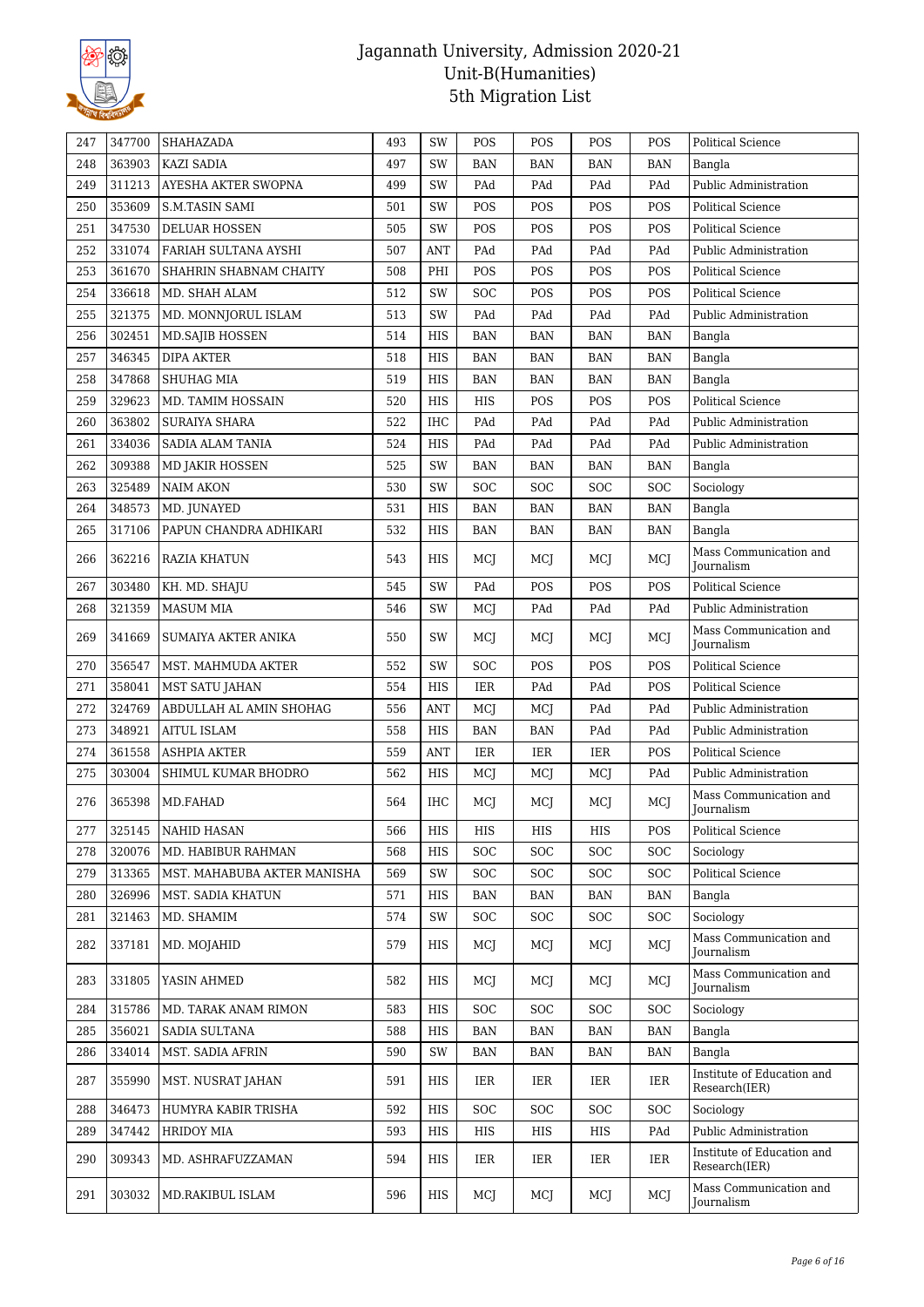

| 292 | 335500 | <b>SUMIYA AKTER</b>      | 601 | <b>ANT</b> | MCI                         | MCJ                         | MCI                         | MCJ                         | Mass Communication and<br><b>Iournalism</b> |
|-----|--------|--------------------------|-----|------------|-----------------------------|-----------------------------|-----------------------------|-----------------------------|---------------------------------------------|
| 293 | 315656 | MD. MOFIJUL HAQUE        | 603 | <b>HIS</b> | SOC                         | SOC                         | <b>SOC</b>                  | PAd                         | Public Administration                       |
| 294 | 348091 | MD. ABDULLAH AL MASUM    | 604 | <b>HIS</b> | MCI                         | MCI                         | MCI                         | PAd                         | Public Administration                       |
| 295 | 335224 | SYEDA SHOALA NASRIN      | 605 | ANT        | MCI                         | MCI                         | MCI                         | MCJ                         | Mass Communication and<br>Journalism        |
| 296 | 357684 | MD. SAZZAD HOSSAIN       | 609 | <b>IS</b>  | <b>SOC</b>                  | <b>SOC</b>                  | <b>SOC</b>                  | SOC                         | Sociology                                   |
| 297 | 346559 | <b>SATI AKTER</b>        | 610 | <b>HIS</b> | SW                          | SW                          | SW                          | PAd                         | Public Administration                       |
| 298 | 312669 | MD. TARIKUL ISLAM        | 614 | ANT        | MCJ                         | MCJ                         | MCI                         | MCJ                         | Mass Communication and<br>Journalism        |
| 299 | 305294 | <b>HASAN AHMED</b>       | 615 | PHI        | <b>SOC</b>                  | <b>SOC</b>                  | <b>SOC</b>                  | <b>SOC</b>                  | Sociology                                   |
| 300 | 334179 | SANJIDA AFRIN MOON       | 616 | IS         | <b>BAN</b>                  | <b>BAN</b>                  | <b>BAN</b>                  | <b>BAN</b>                  | Public Administration                       |
| 301 | 323709 | SHAIRA ISLAM LIPU        | 618 | <b>ANT</b> | MCJ                         | MCI                         | MCI                         | MCJ                         | Mass Communication and<br>Journalism        |
| 302 | 366839 | SHAHADAT HOSEN           | 622 | IML        | IER                         | IER                         | IER                         | IER                         | Institute of Education and<br>Research(IER) |
| 303 | 334062 | <b>REZWANA KHAN</b>      | 623 | <b>IS</b>  | <b>IER</b>                  | IER                         | IER                         | IER                         | Institute of Education and<br>Research(IER) |
| 304 | 357971 | <b>JOIY MONI</b>         | 626 | <b>ANT</b> | <b>BAN</b>                  | <b>BAN</b>                  | <b>BAN</b>                  | <b>BAN</b>                  | Bangla                                      |
| 305 | 323883 | JANNATUL MEEM            | 628 | PHI        | MCJ                         | MCI                         | MCI                         | MCJ                         | Mass Communication and<br><b>Iournalism</b> |
| 306 | 364921 | MD. TAOHID ISLAM         | 630 | PHI        | MCI                         | MCI                         | MCJ                         | MCJ                         | Mass Communication and<br>Journalism        |
| 307 | 338065 | MD. SHARIFUL ISLAM       | 631 | <b>IHC</b> | <b>BAN</b>                  | <b>BAN</b>                  | <b>BAN</b>                  | <b>BAN</b>                  | Bangla                                      |
| 308 | 310080 | SABUJ MAKHAL             | 632 | PHI        | <b>SOC</b>                  | <b>SOC</b>                  | <b>SOC</b>                  | <b>SOC</b>                  | Sociology                                   |
| 309 | 308281 | <b>ATHAI GOLDER</b>      | 634 | ANT        | IER                         | IER                         | IER                         | <b>IER</b>                  | Institute of Education and<br>Research(IER) |
| 310 | 341969 | IRIN AKTER RIYA          | 635 | <b>IS</b>  | MCI                         | MCI                         | MCI                         | MCJ                         | Mass Communication and<br>Journalism        |
| 311 | 357650 | MD. RAKIB HASSAN         | 642 | IML        | MCI                         | MCI                         | MCJ                         | MCJ                         | Mass Communication and<br>Journalism        |
| 312 | 359571 | <b>MRITTIKA ROY</b>      | 643 | PHI        | IER                         | IER                         | IER                         | <b>IER</b>                  | Institute of Education and<br>Research(IER) |
| 313 | 317527 | MD. SWOPON HOSEN         | 644 | <b>IHC</b> | <b>SOC</b>                  | <b>SOC</b>                  | <b>SOC</b>                  | <b>SOC</b>                  | Sociology                                   |
| 314 | 322161 | MD. SHAHIN               | 645 | IML        | <b>SOC</b>                  | <b>SOC</b>                  | <b>SOC</b>                  | <b>SOC</b>                  | Sociology                                   |
| 315 | 334018 | <b>AFROJA AKTER</b>      | 653 | <b>IS</b>  | <b>IS</b>                   | IS                          | IS                          | <b>IS</b>                   | <b>Islamic Studies</b>                      |
| 316 | 323909 | FATEMA ALAM              | 655 | $\rm IHC$  | $\ensuremath{\mathsf{BAN}}$ | $\ensuremath{\mathsf{BAN}}$ | $\ensuremath{\mathsf{BAN}}$ | $\ensuremath{\mathsf{BAN}}$ | Bangla                                      |
| 317 | 334297 | LAMIA AKTER              | 656 | IHC        | <b>BAN</b>                  | BAN                         | BAN                         | BAN                         | Bangla                                      |
| 318 | 308864 | <b>ASIF NAWAJ</b>        | 659 | <b>ANT</b> | SOC                         | <b>SOC</b>                  | <b>SOC</b>                  | <b>SOC</b>                  | Sociology                                   |
| 319 | 300604 | MST .MAHFUZA KHATUN      | 660 | <b>IHC</b> | BAN                         | <b>BAN</b>                  | <b>BAN</b>                  | <b>BAN</b>                  | Bangla                                      |
| 320 | 321278 | UMMUL KHAIR MAHBUBA      | 663 | PHI        | <b>BAN</b>                  | <b>BAN</b>                  | <b>BAN</b>                  | <b>BAN</b>                  | Bangla                                      |
| 321 | 347710 | MOSTAFA KAMAL            | 664 | IHC        | BAN                         | BAN                         | BAN                         | BAN                         | Bangla                                      |
| 322 | 305229 | RAKIBUL HASAN RABBI      | 668 | PHI        | MCJ                         | MCJ                         | MCI                         | MCJ                         | Mass Communication and<br><b>Iournalism</b> |
| 323 | 301201 | <b>SUNJIDA SHOVA</b>     | 670 | <b>ANT</b> | BAN                         | BAN                         | BAN                         | BAN                         | Bangla                                      |
| 324 | 307881 | MD. ASIF ALI             | 671 | <b>IHC</b> | MCJ                         | MCJ                         | MCJ                         | MCJ                         | Mass Communication and<br><b>Journalism</b> |
| 325 | 354964 | MD. AL-MAMUN             | 672 | IHC        | <b>SOC</b>                  | <b>SOC</b>                  | SOC                         | <b>SOC</b>                  | Sociology                                   |
| 326 | 303877 | SERI TAPOS KUMER BISSWAS | 673 | ANT        | MCJ                         | MCJ                         | MCJ                         | MCJ                         | Mass Communication and<br>Journalism        |
| 327 | 338196 | MD. NAZIM HOSSAIN        | 674 | PHI        | MCJ                         | MCJ                         | MCJ                         | MCJ                         | Mass Communication and<br>Journalism        |
| 328 | 328304 | MD. SABBIR HOSSAIN       | 676 | PHI        | <b>SOC</b>                  | <b>SOC</b>                  | SOC                         | <b>SOC</b>                  | Sociology                                   |
| 329 | 327834 | MD. ZESHAN HOSSEN ZEM    | 678 | PHI        | MCJ                         | MCJ                         | MCJ                         | MCJ                         | Mass Communication and<br>Journalism        |
| 330 | 324929 | MD. RASHEDUZZAMAN LIMON  | 679 | <b>ANT</b> | IER                         | IER                         | IER                         | <b>IER</b>                  | Institute of Education and<br>Research(IER) |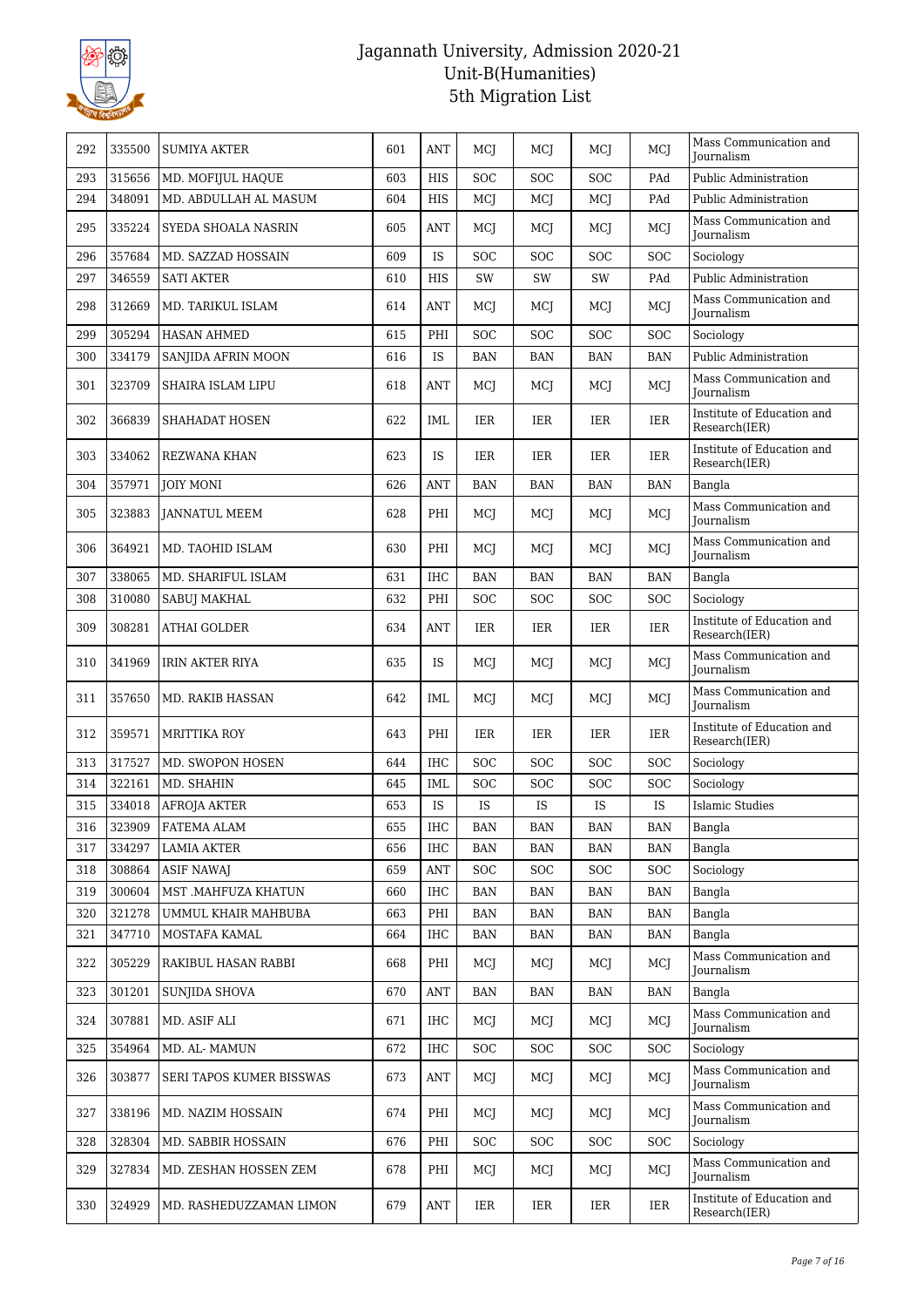

| 331 | 346685 | <b>HABIBA AKTER</b>        | 681 | <b>IHC</b> | <b>HIS</b> | HIS        | <b>HIS</b> | <b>HIS</b> | History                                     |
|-----|--------|----------------------------|-----|------------|------------|------------|------------|------------|---------------------------------------------|
| 332 | 345932 | TASNIA KHANAM SATU         | 685 | <b>IHC</b> | <b>BAN</b> | <b>BAN</b> | <b>BAN</b> | <b>BAN</b> | Bangla                                      |
| 333 | 300084 | MST. MITHILA AKTER RIYA    | 687 | <b>IHC</b> | SOC        | <b>SOC</b> | <b>SOC</b> | <b>SOC</b> | Sociology                                   |
| 334 | 335594 | FATEMA TUJ SAMIA           | 690 | ANT        | MCJ        | MCJ        | MCJ        | MCJ        | Mass Communication and<br><b>Journalism</b> |
| 335 | 327397 | <b>BOBY RANI</b>           | 691 | <b>ANT</b> | <b>BAN</b> | <b>BAN</b> | BAN        | BAN        | Bangla                                      |
| 336 | 314832 | MD. RIAJUL ISLAM           | 692 | <b>IHC</b> | SOC        | <b>SOC</b> | <b>SOC</b> | <b>SOC</b> | Sociology                                   |
| 337 | 309209 | MD.ZAHIDUL ISLAM           | 693 | PHI        | SOC        | SOC        | <b>SOC</b> | <b>SOC</b> | Sociology                                   |
| 338 | 321718 | SHAMSUL ALAM               | 694 | $\rm IHC$  | <b>SOC</b> | <b>SOC</b> | <b>SOC</b> | <b>SOC</b> | Sociology                                   |
| 339 | 339898 | ALL MARUF-UZ-ZAMAN         | 695 | ANT        | MCI        | MCJ        | MCJ        | MCJ        | Mass Communication and<br><b>Journalism</b> |
| 340 | 358123 | <b>NOWRIN AKHTER</b>       | 698 | IS         | <b>SOC</b> | <b>SOC</b> | <b>SOC</b> | <b>SOC</b> | Sociology                                   |
| 341 | 308552 | SADIYA SULTANA             | 701 | ANT        | IER        | IER        | IER        | IER        | Institute of Education and<br>Research(IER) |
| 342 | 352596 | <b>SAKERUL ISLAM</b>       | 702 | IML        | MCI        | MCJ        | MCJ        | MCJ        | Mass Communication and<br>Journalism        |
| 343 | 303546 | MD ROFIQUZZAMAN NILOY      | 703 | PHI        | <b>SOC</b> | <b>SOC</b> | SOC        | <b>SOC</b> | Sociology                                   |
| 344 | 356056 | <b>FLORA ISLAM</b>         | 705 | <b>IHC</b> | MCJ        | MCJ        | MCI        | MCI        | Mass Communication and<br><b>Iournalism</b> |
| 345 | 327251 | <b>ROKSANA PARVIN</b>      | 709 | <b>IHC</b> | <b>BAN</b> | <b>BAN</b> | <b>BAN</b> | <b>BAN</b> | Bangla                                      |
| 346 | 352743 | SANJIDA PIYASH             | 711 | <b>ANT</b> | SOC        | SOC        | SOC        | <b>SOC</b> | Sociology                                   |
| 347 | 352862 | PURNIMA RANI ROKHIT        | 716 | <b>ANT</b> | SOC        | <b>SOC</b> | <b>SOC</b> | <b>SOC</b> | Sociology                                   |
| 348 | 311565 | MITU AKTER                 | 718 | ANT        | <b>BAN</b> | <b>BAN</b> | BAN        | <b>BAN</b> | Bangla                                      |
| 349 | 337551 | TAIMUR KHAN MOBIN          | 720 | PHI        | MCJ        | MCI        | MCJ        | MCI        | Mass Communication and<br>Journalism        |
| 350 | 353190 | SHAMIMA AKTER PUSPO        | 721 | <b>ANT</b> | <b>SOC</b> | <b>SOC</b> | <b>SOC</b> | <b>SOC</b> | Sociology                                   |
| 351 | 311783 | MD KAWSAR MIAH             | 724 | PHI        | IER        | IER        | IER        | IER        | Institute of Education and<br>Research(IER) |
| 352 | 334953 | <b>BARNALI SAHA</b>        | 727 | ANT        | MCI        | MCJ        | MCJ        | MCI        | Mass Communication and<br><b>Journalism</b> |
| 353 | 355268 | MD. HASIBUL HASAN PRINCE   | 730 | <b>IHC</b> | <b>BAN</b> | <b>BAN</b> | <b>BAN</b> | <b>BAN</b> | Bangla                                      |
| 354 | 358797 | RAZIA AKTER RIMU           | 731 | IML        | <b>SOC</b> | <b>SOC</b> | SOC        | SOC        | Sociology                                   |
| 355 | 302983 | MD . TARIKUL ISLAM         | 733 | <b>IHC</b> | IER        | IER        | IER        | IER        | Institute of Education and<br>Research(IER) |
| 356 | 329126 | <b>MD. EYASIN HOSSAIN</b>  | 735 | <b>IHC</b> | MCJ        | MCI        | MCJ        | MCJ        | Mass Communication and<br>Journalism        |
| 357 | 318149 | MD. AINUL ISLAM            | 736 | <b>IHC</b> | MCJ        | MCJ        | MCJ        | MCI        | Mass Communication and<br>Journalism        |
| 358 | 321787 | <b>IMRAN SIKDER</b>        | 737 | IHC        | <b>BAN</b> | BAN        | BAN        | <b>BAN</b> | Bangla                                      |
| 359 | 308775 | ASMA UL HUSNA              | 738 | <b>ANT</b> | MCJ        | MCJ        | MCJ        | MCJ        | Mass Communication and<br>Journalism        |
| 360 | 346852 | RAHELI YESMIN PANNA        | 740 | IML        | IML        | IML        | IML        | IML        | Institute of Modern<br>Language(IML)        |
| 361 | 364895 | MD. RASEL                  | 741 | ANT        | IER        | IER        | IER        | <b>IER</b> | Institute of Education and<br>Research(IER) |
| 362 | 357955 | MST. HALIMA YESMIN         | 742 | IS         | BAN        | BAN        | BAN        | BAN        | Bangla                                      |
| 363 | 342135 | <b>RANI AKTER</b>          | 744 | IHC        | BAN        | BAN        | BAN        | BAN        | Bangla                                      |
| 364 | 324528 | <b>SHAMIMA AKTER</b>       | 746 | PHI        | <b>SOC</b> | <b>SOC</b> | SOC        | <b>SOC</b> | Sociology                                   |
| 365 | 324358 | MD. FAYSAL RAHMAN          | 747 | IHC        | <b>BAN</b> | BAN        | <b>BAN</b> | <b>BAN</b> | Bangla                                      |
| 366 | 366431 | FARAH LAMISA SRISTY        | 748 | PHI        | PHI        | PHI        | PHI        | PHI        | Philosophy                                  |
| 367 | 330154 | NASIR UDDIN MOHAMMAD ZABIR | 749 | IML        | BAN        | BAN        | BAN        | BAN        | Bangla                                      |
| 368 | 321493 | ANTOR KUMAR SHORMA         | 751 | PHI        | IER        | IER        | IER        | IER        | Institute of Education and<br>Research(IER) |
| 369 | 336768 | JAHANGIR ALAM RAJ          | 752 | IHC        | MCJ        | MCJ        | MCJ        | MCJ        | Mass Communication and<br>Journalism        |
| 370 | 300225 | SHIRINA KHATUN             | 754 | IHC        | SOC        | <b>SOC</b> | <b>SOC</b> | <b>SOC</b> | Sociology                                   |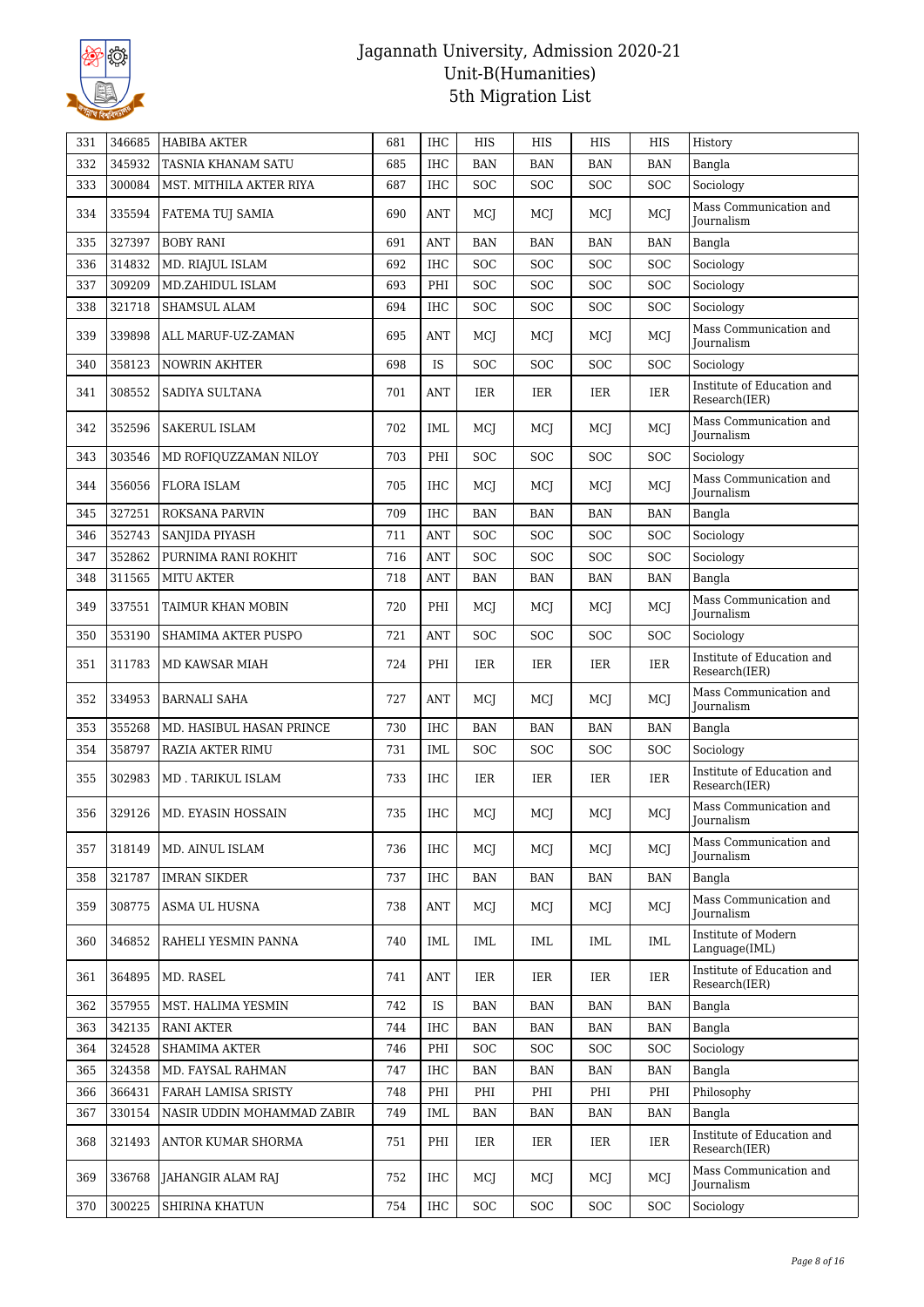

| Mass Communication and<br>300090<br>PHI<br>MCJ<br>372<br>MST AYESHA ISLAM<br>756<br>MCI<br>MCJ<br>MCI<br><b>Journalism</b><br>Mass Communication and<br>324790<br>757<br>IHC<br>MCI<br>MCI<br>MCI<br>MCI<br>373<br>AYUBUR RAHMAN<br>Journalism<br>Social Work<br>374<br>362082<br><b>DOLA AKTER</b><br>758<br>IS<br>SW<br>SW<br>SW<br>SW<br>Mass Communication and<br>329529<br>MCJ<br>375<br>MD. NOWAZ SHARIF<br>759<br>IS<br>MCJ<br>MCI<br>MCJ<br>Journalism<br>376<br>328406<br>TAUFIQ IMROZ<br>760<br><b>ANT</b><br><b>SOC</b><br><b>SOC</b><br><b>SOC</b><br><b>SOC</b><br>Sociology<br>377<br>327368<br>ABU MUSA MD. SAFIULLAH SAYEM<br>761<br><b>IHC</b><br><b>BAN</b><br><b>BAN</b><br><b>BAN</b><br><b>BAN</b><br>Bangla<br>318000<br>764<br><b>IHC</b><br>SW<br>SW<br>Social Work<br>378<br>MD. ABDUR RAZZAK<br>SW<br>SW<br>379<br>357584<br>MD. ZAKIR HOSSAIN<br>766<br>PHI<br><b>SOC</b><br>SOC<br>SOC<br><b>SOC</b><br>Sociology<br>Mass Communication and<br>338406<br>769<br><b>ANT</b><br>380<br>MAHMUDUL HASAN<br>MCI<br>MCJ<br>MCI<br>MCJ<br>Journalism<br>358324<br>770<br><b>IHC</b><br><b>SOC</b><br><b>SOC</b><br><b>SOC</b><br>381<br>MOST. AFIYA KHATUN<br><b>SOC</b><br>Sociology<br>Mass Communication and<br>382<br>339270<br>771<br>PHI<br><b>MAHTHIR SUN</b><br>MCI<br>MCI<br>MCI<br>MCI<br>Journalism<br>$\rm IHC$<br>383<br>342397<br>773<br><b>BAN</b><br><b>BAN</b><br><b>HIRAMONI AKTER</b><br><b>BAN</b><br><b>BAN</b><br>Bangla<br>384<br>308324<br>775<br>ANT<br><b>SOC</b><br><b>SOC</b><br><b>SOC</b><br><b>SOC</b><br>Sociology<br><b>JESIA KHATUN</b><br>Mass Communication and<br>385<br>324698<br><b>MONIR HOSSEN</b><br>776<br>ANT<br>MCI<br>MCI<br>MCJ<br>MCJ<br><b>Journalism</b><br>Mass Communication and<br>783<br>PHI<br>386<br>332656<br><b>IVAN TAHSEEB</b><br>MCI<br>MCJ<br>MCJ<br>MCJ<br>Journalism<br>317386<br>ABDUS SAMAD<br>788<br><b>SOC</b><br>387<br><b>ANT</b><br><b>SOC</b><br><b>SOC</b><br><b>SOC</b><br>Sociology<br>Mass Communication and<br>388<br>333975<br>789<br>IS<br>SAMIA AKTER<br>MCJ<br>MCJ<br>MCJ<br>MCI<br>Journalism<br>315198<br>389<br>MD. ZAHID HASAN<br>793<br>PHI<br><b>BAN</b><br><b>BAN</b><br><b>BAN</b><br><b>BAN</b><br>Bangla<br>390<br>300440<br>794<br>IS<br><b>TAJKIA AKTER</b><br><b>BAN</b><br><b>BAN</b><br><b>BAN</b><br><b>BAN</b><br>Bangla<br>Institute of Education and<br>302567<br>797<br><b>IS</b><br>IER<br>391<br>MD RUBEL HOSEN<br>IER<br>IER<br>IER<br>Research(IER)<br>Institute of Education and<br>392<br>335469<br>NAFISA TASNIM<br>798<br>ANT<br>IER<br>IER<br>IER<br>IER<br>Research(IER)<br>312902<br><b>SHIMA AKTER</b><br>799<br>PHI<br>393<br><b>BAN</b><br><b>BAN</b><br><b>BAN</b><br><b>BAN</b><br>Bangla<br>394<br>346417<br><b>BANOSRI SARKER</b><br>804<br>PHI<br><b>BAN</b><br><b>BAN</b><br><b>BAN</b><br><b>BAN</b><br>Bangla<br>315041<br>PHI<br><b>HIS</b><br>HIS<br>HIS<br>395<br><b>ISTIAK AHAMMOD</b><br>811<br>HIS<br>History<br>Mass Communication and<br>351849<br>817<br>IS<br>MCJ<br>396<br>MOHAMMED IBRAHIM<br>MCI<br>MCJ<br>MCJ<br>Journalism<br>Mass Communication and<br>332668<br>819<br>PHI<br>MCJ<br>MCJ<br>397<br>MAHEDI HASAN<br>MCJ<br>MCJ<br>Journalism<br>300119<br>820<br>IS<br>398<br>SABRINA SULTANA TISHA<br><b>SOC</b><br><b>SOC</b><br><b>SOC</b><br><b>SOC</b><br>Sociology<br>Mass Communication and<br>821<br>PHI<br>399<br>354733<br>MOSFIQUR RAHMAN EMON<br>MCJ<br>MCJ<br>MCJ<br>MCJ<br>Journalism<br>320352<br>MOST. JUBAIDA SIDDIKA<br>822<br>PHI<br><b>SOC</b><br><b>SOC</b><br><b>SOC</b><br>Sociology<br>400<br>SOC<br>401<br>341686<br>AYESHA AKTHER<br>825<br>IS<br><b>SOC</b><br><b>SOC</b><br><b>SOC</b><br><b>SOC</b><br>Sociology<br>364048<br>MARIUM MUNIA<br>826<br>402<br>PHI<br>BAN<br><b>BAN</b><br><b>BAN</b><br><b>BAN</b><br>Bangla<br>352701<br><b>DOLA KHATUN</b><br>827<br>IS<br><b>BAN</b><br>Bangla<br>403<br>BAN<br>BAN<br>BAN<br>Mass Communication and<br>331053<br>404<br>IS | 371 | 315205 | RAM CHANDRA RAY       | 755 | PHI | MCI | MCI | MCI | MCJ | Mass Communication and<br>Journalism |
|---------------------------------------------------------------------------------------------------------------------------------------------------------------------------------------------------------------------------------------------------------------------------------------------------------------------------------------------------------------------------------------------------------------------------------------------------------------------------------------------------------------------------------------------------------------------------------------------------------------------------------------------------------------------------------------------------------------------------------------------------------------------------------------------------------------------------------------------------------------------------------------------------------------------------------------------------------------------------------------------------------------------------------------------------------------------------------------------------------------------------------------------------------------------------------------------------------------------------------------------------------------------------------------------------------------------------------------------------------------------------------------------------------------------------------------------------------------------------------------------------------------------------------------------------------------------------------------------------------------------------------------------------------------------------------------------------------------------------------------------------------------------------------------------------------------------------------------------------------------------------------------------------------------------------------------------------------------------------------------------------------------------------------------------------------------------------------------------------------------------------------------------------------------------------------------------------------------------------------------------------------------------------------------------------------------------------------------------------------------------------------------------------------------------------------------------------------------------------------------------------------------------------------------------------------------------------------------------------------------------------------------------------------------------------------------------------------------------------------------------------------------------------------------------------------------------------------------------------------------------------------------------------------------------------------------------------------------------------------------------------------------------------------------------------------------------------------------------------------------------------------------------------------------------------------------------------------------------------------------------------------------------------------------------------------------------------------------------------------------------------------------------------------------------------------------------------------------------------------------------------------------------------------------------------------------------------------------------------------------------------------------------------------------------------------------------------------------------------------------------------------------------------------------------------------------------------------------------------------------------------------------------------------------------------------------------------------------------------|-----|--------|-----------------------|-----|-----|-----|-----|-----|-----|--------------------------------------|
|                                                                                                                                                                                                                                                                                                                                                                                                                                                                                                                                                                                                                                                                                                                                                                                                                                                                                                                                                                                                                                                                                                                                                                                                                                                                                                                                                                                                                                                                                                                                                                                                                                                                                                                                                                                                                                                                                                                                                                                                                                                                                                                                                                                                                                                                                                                                                                                                                                                                                                                                                                                                                                                                                                                                                                                                                                                                                                                                                                                                                                                                                                                                                                                                                                                                                                                                                                                                                                                                                                                                                                                                                                                                                                                                                                                                                                                                                                                                                                           |     |        |                       |     |     |     |     |     |     |                                      |
|                                                                                                                                                                                                                                                                                                                                                                                                                                                                                                                                                                                                                                                                                                                                                                                                                                                                                                                                                                                                                                                                                                                                                                                                                                                                                                                                                                                                                                                                                                                                                                                                                                                                                                                                                                                                                                                                                                                                                                                                                                                                                                                                                                                                                                                                                                                                                                                                                                                                                                                                                                                                                                                                                                                                                                                                                                                                                                                                                                                                                                                                                                                                                                                                                                                                                                                                                                                                                                                                                                                                                                                                                                                                                                                                                                                                                                                                                                                                                                           |     |        |                       |     |     |     |     |     |     |                                      |
|                                                                                                                                                                                                                                                                                                                                                                                                                                                                                                                                                                                                                                                                                                                                                                                                                                                                                                                                                                                                                                                                                                                                                                                                                                                                                                                                                                                                                                                                                                                                                                                                                                                                                                                                                                                                                                                                                                                                                                                                                                                                                                                                                                                                                                                                                                                                                                                                                                                                                                                                                                                                                                                                                                                                                                                                                                                                                                                                                                                                                                                                                                                                                                                                                                                                                                                                                                                                                                                                                                                                                                                                                                                                                                                                                                                                                                                                                                                                                                           |     |        |                       |     |     |     |     |     |     |                                      |
|                                                                                                                                                                                                                                                                                                                                                                                                                                                                                                                                                                                                                                                                                                                                                                                                                                                                                                                                                                                                                                                                                                                                                                                                                                                                                                                                                                                                                                                                                                                                                                                                                                                                                                                                                                                                                                                                                                                                                                                                                                                                                                                                                                                                                                                                                                                                                                                                                                                                                                                                                                                                                                                                                                                                                                                                                                                                                                                                                                                                                                                                                                                                                                                                                                                                                                                                                                                                                                                                                                                                                                                                                                                                                                                                                                                                                                                                                                                                                                           |     |        |                       |     |     |     |     |     |     |                                      |
|                                                                                                                                                                                                                                                                                                                                                                                                                                                                                                                                                                                                                                                                                                                                                                                                                                                                                                                                                                                                                                                                                                                                                                                                                                                                                                                                                                                                                                                                                                                                                                                                                                                                                                                                                                                                                                                                                                                                                                                                                                                                                                                                                                                                                                                                                                                                                                                                                                                                                                                                                                                                                                                                                                                                                                                                                                                                                                                                                                                                                                                                                                                                                                                                                                                                                                                                                                                                                                                                                                                                                                                                                                                                                                                                                                                                                                                                                                                                                                           |     |        |                       |     |     |     |     |     |     |                                      |
|                                                                                                                                                                                                                                                                                                                                                                                                                                                                                                                                                                                                                                                                                                                                                                                                                                                                                                                                                                                                                                                                                                                                                                                                                                                                                                                                                                                                                                                                                                                                                                                                                                                                                                                                                                                                                                                                                                                                                                                                                                                                                                                                                                                                                                                                                                                                                                                                                                                                                                                                                                                                                                                                                                                                                                                                                                                                                                                                                                                                                                                                                                                                                                                                                                                                                                                                                                                                                                                                                                                                                                                                                                                                                                                                                                                                                                                                                                                                                                           |     |        |                       |     |     |     |     |     |     |                                      |
|                                                                                                                                                                                                                                                                                                                                                                                                                                                                                                                                                                                                                                                                                                                                                                                                                                                                                                                                                                                                                                                                                                                                                                                                                                                                                                                                                                                                                                                                                                                                                                                                                                                                                                                                                                                                                                                                                                                                                                                                                                                                                                                                                                                                                                                                                                                                                                                                                                                                                                                                                                                                                                                                                                                                                                                                                                                                                                                                                                                                                                                                                                                                                                                                                                                                                                                                                                                                                                                                                                                                                                                                                                                                                                                                                                                                                                                                                                                                                                           |     |        |                       |     |     |     |     |     |     |                                      |
|                                                                                                                                                                                                                                                                                                                                                                                                                                                                                                                                                                                                                                                                                                                                                                                                                                                                                                                                                                                                                                                                                                                                                                                                                                                                                                                                                                                                                                                                                                                                                                                                                                                                                                                                                                                                                                                                                                                                                                                                                                                                                                                                                                                                                                                                                                                                                                                                                                                                                                                                                                                                                                                                                                                                                                                                                                                                                                                                                                                                                                                                                                                                                                                                                                                                                                                                                                                                                                                                                                                                                                                                                                                                                                                                                                                                                                                                                                                                                                           |     |        |                       |     |     |     |     |     |     |                                      |
|                                                                                                                                                                                                                                                                                                                                                                                                                                                                                                                                                                                                                                                                                                                                                                                                                                                                                                                                                                                                                                                                                                                                                                                                                                                                                                                                                                                                                                                                                                                                                                                                                                                                                                                                                                                                                                                                                                                                                                                                                                                                                                                                                                                                                                                                                                                                                                                                                                                                                                                                                                                                                                                                                                                                                                                                                                                                                                                                                                                                                                                                                                                                                                                                                                                                                                                                                                                                                                                                                                                                                                                                                                                                                                                                                                                                                                                                                                                                                                           |     |        |                       |     |     |     |     |     |     |                                      |
|                                                                                                                                                                                                                                                                                                                                                                                                                                                                                                                                                                                                                                                                                                                                                                                                                                                                                                                                                                                                                                                                                                                                                                                                                                                                                                                                                                                                                                                                                                                                                                                                                                                                                                                                                                                                                                                                                                                                                                                                                                                                                                                                                                                                                                                                                                                                                                                                                                                                                                                                                                                                                                                                                                                                                                                                                                                                                                                                                                                                                                                                                                                                                                                                                                                                                                                                                                                                                                                                                                                                                                                                                                                                                                                                                                                                                                                                                                                                                                           |     |        |                       |     |     |     |     |     |     |                                      |
|                                                                                                                                                                                                                                                                                                                                                                                                                                                                                                                                                                                                                                                                                                                                                                                                                                                                                                                                                                                                                                                                                                                                                                                                                                                                                                                                                                                                                                                                                                                                                                                                                                                                                                                                                                                                                                                                                                                                                                                                                                                                                                                                                                                                                                                                                                                                                                                                                                                                                                                                                                                                                                                                                                                                                                                                                                                                                                                                                                                                                                                                                                                                                                                                                                                                                                                                                                                                                                                                                                                                                                                                                                                                                                                                                                                                                                                                                                                                                                           |     |        |                       |     |     |     |     |     |     |                                      |
|                                                                                                                                                                                                                                                                                                                                                                                                                                                                                                                                                                                                                                                                                                                                                                                                                                                                                                                                                                                                                                                                                                                                                                                                                                                                                                                                                                                                                                                                                                                                                                                                                                                                                                                                                                                                                                                                                                                                                                                                                                                                                                                                                                                                                                                                                                                                                                                                                                                                                                                                                                                                                                                                                                                                                                                                                                                                                                                                                                                                                                                                                                                                                                                                                                                                                                                                                                                                                                                                                                                                                                                                                                                                                                                                                                                                                                                                                                                                                                           |     |        |                       |     |     |     |     |     |     |                                      |
|                                                                                                                                                                                                                                                                                                                                                                                                                                                                                                                                                                                                                                                                                                                                                                                                                                                                                                                                                                                                                                                                                                                                                                                                                                                                                                                                                                                                                                                                                                                                                                                                                                                                                                                                                                                                                                                                                                                                                                                                                                                                                                                                                                                                                                                                                                                                                                                                                                                                                                                                                                                                                                                                                                                                                                                                                                                                                                                                                                                                                                                                                                                                                                                                                                                                                                                                                                                                                                                                                                                                                                                                                                                                                                                                                                                                                                                                                                                                                                           |     |        |                       |     |     |     |     |     |     |                                      |
|                                                                                                                                                                                                                                                                                                                                                                                                                                                                                                                                                                                                                                                                                                                                                                                                                                                                                                                                                                                                                                                                                                                                                                                                                                                                                                                                                                                                                                                                                                                                                                                                                                                                                                                                                                                                                                                                                                                                                                                                                                                                                                                                                                                                                                                                                                                                                                                                                                                                                                                                                                                                                                                                                                                                                                                                                                                                                                                                                                                                                                                                                                                                                                                                                                                                                                                                                                                                                                                                                                                                                                                                                                                                                                                                                                                                                                                                                                                                                                           |     |        |                       |     |     |     |     |     |     |                                      |
|                                                                                                                                                                                                                                                                                                                                                                                                                                                                                                                                                                                                                                                                                                                                                                                                                                                                                                                                                                                                                                                                                                                                                                                                                                                                                                                                                                                                                                                                                                                                                                                                                                                                                                                                                                                                                                                                                                                                                                                                                                                                                                                                                                                                                                                                                                                                                                                                                                                                                                                                                                                                                                                                                                                                                                                                                                                                                                                                                                                                                                                                                                                                                                                                                                                                                                                                                                                                                                                                                                                                                                                                                                                                                                                                                                                                                                                                                                                                                                           |     |        |                       |     |     |     |     |     |     |                                      |
|                                                                                                                                                                                                                                                                                                                                                                                                                                                                                                                                                                                                                                                                                                                                                                                                                                                                                                                                                                                                                                                                                                                                                                                                                                                                                                                                                                                                                                                                                                                                                                                                                                                                                                                                                                                                                                                                                                                                                                                                                                                                                                                                                                                                                                                                                                                                                                                                                                                                                                                                                                                                                                                                                                                                                                                                                                                                                                                                                                                                                                                                                                                                                                                                                                                                                                                                                                                                                                                                                                                                                                                                                                                                                                                                                                                                                                                                                                                                                                           |     |        |                       |     |     |     |     |     |     |                                      |
|                                                                                                                                                                                                                                                                                                                                                                                                                                                                                                                                                                                                                                                                                                                                                                                                                                                                                                                                                                                                                                                                                                                                                                                                                                                                                                                                                                                                                                                                                                                                                                                                                                                                                                                                                                                                                                                                                                                                                                                                                                                                                                                                                                                                                                                                                                                                                                                                                                                                                                                                                                                                                                                                                                                                                                                                                                                                                                                                                                                                                                                                                                                                                                                                                                                                                                                                                                                                                                                                                                                                                                                                                                                                                                                                                                                                                                                                                                                                                                           |     |        |                       |     |     |     |     |     |     |                                      |
|                                                                                                                                                                                                                                                                                                                                                                                                                                                                                                                                                                                                                                                                                                                                                                                                                                                                                                                                                                                                                                                                                                                                                                                                                                                                                                                                                                                                                                                                                                                                                                                                                                                                                                                                                                                                                                                                                                                                                                                                                                                                                                                                                                                                                                                                                                                                                                                                                                                                                                                                                                                                                                                                                                                                                                                                                                                                                                                                                                                                                                                                                                                                                                                                                                                                                                                                                                                                                                                                                                                                                                                                                                                                                                                                                                                                                                                                                                                                                                           |     |        |                       |     |     |     |     |     |     |                                      |
|                                                                                                                                                                                                                                                                                                                                                                                                                                                                                                                                                                                                                                                                                                                                                                                                                                                                                                                                                                                                                                                                                                                                                                                                                                                                                                                                                                                                                                                                                                                                                                                                                                                                                                                                                                                                                                                                                                                                                                                                                                                                                                                                                                                                                                                                                                                                                                                                                                                                                                                                                                                                                                                                                                                                                                                                                                                                                                                                                                                                                                                                                                                                                                                                                                                                                                                                                                                                                                                                                                                                                                                                                                                                                                                                                                                                                                                                                                                                                                           |     |        |                       |     |     |     |     |     |     |                                      |
|                                                                                                                                                                                                                                                                                                                                                                                                                                                                                                                                                                                                                                                                                                                                                                                                                                                                                                                                                                                                                                                                                                                                                                                                                                                                                                                                                                                                                                                                                                                                                                                                                                                                                                                                                                                                                                                                                                                                                                                                                                                                                                                                                                                                                                                                                                                                                                                                                                                                                                                                                                                                                                                                                                                                                                                                                                                                                                                                                                                                                                                                                                                                                                                                                                                                                                                                                                                                                                                                                                                                                                                                                                                                                                                                                                                                                                                                                                                                                                           |     |        |                       |     |     |     |     |     |     |                                      |
|                                                                                                                                                                                                                                                                                                                                                                                                                                                                                                                                                                                                                                                                                                                                                                                                                                                                                                                                                                                                                                                                                                                                                                                                                                                                                                                                                                                                                                                                                                                                                                                                                                                                                                                                                                                                                                                                                                                                                                                                                                                                                                                                                                                                                                                                                                                                                                                                                                                                                                                                                                                                                                                                                                                                                                                                                                                                                                                                                                                                                                                                                                                                                                                                                                                                                                                                                                                                                                                                                                                                                                                                                                                                                                                                                                                                                                                                                                                                                                           |     |        |                       |     |     |     |     |     |     |                                      |
|                                                                                                                                                                                                                                                                                                                                                                                                                                                                                                                                                                                                                                                                                                                                                                                                                                                                                                                                                                                                                                                                                                                                                                                                                                                                                                                                                                                                                                                                                                                                                                                                                                                                                                                                                                                                                                                                                                                                                                                                                                                                                                                                                                                                                                                                                                                                                                                                                                                                                                                                                                                                                                                                                                                                                                                                                                                                                                                                                                                                                                                                                                                                                                                                                                                                                                                                                                                                                                                                                                                                                                                                                                                                                                                                                                                                                                                                                                                                                                           |     |        |                       |     |     |     |     |     |     |                                      |
|                                                                                                                                                                                                                                                                                                                                                                                                                                                                                                                                                                                                                                                                                                                                                                                                                                                                                                                                                                                                                                                                                                                                                                                                                                                                                                                                                                                                                                                                                                                                                                                                                                                                                                                                                                                                                                                                                                                                                                                                                                                                                                                                                                                                                                                                                                                                                                                                                                                                                                                                                                                                                                                                                                                                                                                                                                                                                                                                                                                                                                                                                                                                                                                                                                                                                                                                                                                                                                                                                                                                                                                                                                                                                                                                                                                                                                                                                                                                                                           |     |        |                       |     |     |     |     |     |     |                                      |
|                                                                                                                                                                                                                                                                                                                                                                                                                                                                                                                                                                                                                                                                                                                                                                                                                                                                                                                                                                                                                                                                                                                                                                                                                                                                                                                                                                                                                                                                                                                                                                                                                                                                                                                                                                                                                                                                                                                                                                                                                                                                                                                                                                                                                                                                                                                                                                                                                                                                                                                                                                                                                                                                                                                                                                                                                                                                                                                                                                                                                                                                                                                                                                                                                                                                                                                                                                                                                                                                                                                                                                                                                                                                                                                                                                                                                                                                                                                                                                           |     |        |                       |     |     |     |     |     |     |                                      |
|                                                                                                                                                                                                                                                                                                                                                                                                                                                                                                                                                                                                                                                                                                                                                                                                                                                                                                                                                                                                                                                                                                                                                                                                                                                                                                                                                                                                                                                                                                                                                                                                                                                                                                                                                                                                                                                                                                                                                                                                                                                                                                                                                                                                                                                                                                                                                                                                                                                                                                                                                                                                                                                                                                                                                                                                                                                                                                                                                                                                                                                                                                                                                                                                                                                                                                                                                                                                                                                                                                                                                                                                                                                                                                                                                                                                                                                                                                                                                                           |     |        |                       |     |     |     |     |     |     |                                      |
|                                                                                                                                                                                                                                                                                                                                                                                                                                                                                                                                                                                                                                                                                                                                                                                                                                                                                                                                                                                                                                                                                                                                                                                                                                                                                                                                                                                                                                                                                                                                                                                                                                                                                                                                                                                                                                                                                                                                                                                                                                                                                                                                                                                                                                                                                                                                                                                                                                                                                                                                                                                                                                                                                                                                                                                                                                                                                                                                                                                                                                                                                                                                                                                                                                                                                                                                                                                                                                                                                                                                                                                                                                                                                                                                                                                                                                                                                                                                                                           |     |        |                       |     |     |     |     |     |     |                                      |
|                                                                                                                                                                                                                                                                                                                                                                                                                                                                                                                                                                                                                                                                                                                                                                                                                                                                                                                                                                                                                                                                                                                                                                                                                                                                                                                                                                                                                                                                                                                                                                                                                                                                                                                                                                                                                                                                                                                                                                                                                                                                                                                                                                                                                                                                                                                                                                                                                                                                                                                                                                                                                                                                                                                                                                                                                                                                                                                                                                                                                                                                                                                                                                                                                                                                                                                                                                                                                                                                                                                                                                                                                                                                                                                                                                                                                                                                                                                                                                           |     |        |                       |     |     |     |     |     |     |                                      |
|                                                                                                                                                                                                                                                                                                                                                                                                                                                                                                                                                                                                                                                                                                                                                                                                                                                                                                                                                                                                                                                                                                                                                                                                                                                                                                                                                                                                                                                                                                                                                                                                                                                                                                                                                                                                                                                                                                                                                                                                                                                                                                                                                                                                                                                                                                                                                                                                                                                                                                                                                                                                                                                                                                                                                                                                                                                                                                                                                                                                                                                                                                                                                                                                                                                                                                                                                                                                                                                                                                                                                                                                                                                                                                                                                                                                                                                                                                                                                                           |     |        |                       |     |     |     |     |     |     |                                      |
|                                                                                                                                                                                                                                                                                                                                                                                                                                                                                                                                                                                                                                                                                                                                                                                                                                                                                                                                                                                                                                                                                                                                                                                                                                                                                                                                                                                                                                                                                                                                                                                                                                                                                                                                                                                                                                                                                                                                                                                                                                                                                                                                                                                                                                                                                                                                                                                                                                                                                                                                                                                                                                                                                                                                                                                                                                                                                                                                                                                                                                                                                                                                                                                                                                                                                                                                                                                                                                                                                                                                                                                                                                                                                                                                                                                                                                                                                                                                                                           |     |        |                       |     |     |     |     |     |     |                                      |
|                                                                                                                                                                                                                                                                                                                                                                                                                                                                                                                                                                                                                                                                                                                                                                                                                                                                                                                                                                                                                                                                                                                                                                                                                                                                                                                                                                                                                                                                                                                                                                                                                                                                                                                                                                                                                                                                                                                                                                                                                                                                                                                                                                                                                                                                                                                                                                                                                                                                                                                                                                                                                                                                                                                                                                                                                                                                                                                                                                                                                                                                                                                                                                                                                                                                                                                                                                                                                                                                                                                                                                                                                                                                                                                                                                                                                                                                                                                                                                           |     |        |                       |     |     |     |     |     |     |                                      |
|                                                                                                                                                                                                                                                                                                                                                                                                                                                                                                                                                                                                                                                                                                                                                                                                                                                                                                                                                                                                                                                                                                                                                                                                                                                                                                                                                                                                                                                                                                                                                                                                                                                                                                                                                                                                                                                                                                                                                                                                                                                                                                                                                                                                                                                                                                                                                                                                                                                                                                                                                                                                                                                                                                                                                                                                                                                                                                                                                                                                                                                                                                                                                                                                                                                                                                                                                                                                                                                                                                                                                                                                                                                                                                                                                                                                                                                                                                                                                                           |     |        |                       |     |     |     |     |     |     |                                      |
|                                                                                                                                                                                                                                                                                                                                                                                                                                                                                                                                                                                                                                                                                                                                                                                                                                                                                                                                                                                                                                                                                                                                                                                                                                                                                                                                                                                                                                                                                                                                                                                                                                                                                                                                                                                                                                                                                                                                                                                                                                                                                                                                                                                                                                                                                                                                                                                                                                                                                                                                                                                                                                                                                                                                                                                                                                                                                                                                                                                                                                                                                                                                                                                                                                                                                                                                                                                                                                                                                                                                                                                                                                                                                                                                                                                                                                                                                                                                                                           |     |        |                       |     |     |     |     |     |     |                                      |
|                                                                                                                                                                                                                                                                                                                                                                                                                                                                                                                                                                                                                                                                                                                                                                                                                                                                                                                                                                                                                                                                                                                                                                                                                                                                                                                                                                                                                                                                                                                                                                                                                                                                                                                                                                                                                                                                                                                                                                                                                                                                                                                                                                                                                                                                                                                                                                                                                                                                                                                                                                                                                                                                                                                                                                                                                                                                                                                                                                                                                                                                                                                                                                                                                                                                                                                                                                                                                                                                                                                                                                                                                                                                                                                                                                                                                                                                                                                                                                           |     |        | SUMAIYA JANNAT MOHIMA | 829 |     | MCJ | MCJ | MCJ | MCI | Journalism                           |
| 317691<br>MD. SAHINUR RAHMAN<br>832<br>IS<br>Bangla<br>405<br>HIS<br>HIS<br>BAN<br>BAN                                                                                                                                                                                                                                                                                                                                                                                                                                                                                                                                                                                                                                                                                                                                                                                                                                                                                                                                                                                                                                                                                                                                                                                                                                                                                                                                                                                                                                                                                                                                                                                                                                                                                                                                                                                                                                                                                                                                                                                                                                                                                                                                                                                                                                                                                                                                                                                                                                                                                                                                                                                                                                                                                                                                                                                                                                                                                                                                                                                                                                                                                                                                                                                                                                                                                                                                                                                                                                                                                                                                                                                                                                                                                                                                                                                                                                                                                    |     |        |                       |     |     |     |     |     |     |                                      |
| Mass Communication and<br>363137<br>MD. JUNAET SHEIKH<br>836<br>IS<br>MCI<br>MCJ<br>406<br>MCJ<br>MCJ<br>Journalism                                                                                                                                                                                                                                                                                                                                                                                                                                                                                                                                                                                                                                                                                                                                                                                                                                                                                                                                                                                                                                                                                                                                                                                                                                                                                                                                                                                                                                                                                                                                                                                                                                                                                                                                                                                                                                                                                                                                                                                                                                                                                                                                                                                                                                                                                                                                                                                                                                                                                                                                                                                                                                                                                                                                                                                                                                                                                                                                                                                                                                                                                                                                                                                                                                                                                                                                                                                                                                                                                                                                                                                                                                                                                                                                                                                                                                                       |     |        |                       |     |     |     |     |     |     |                                      |
| 362866<br>407<br>MAHMUDUZZAMAN PAVEL<br>837<br>IS<br>HIS<br>HIS<br>Bangla<br>BAN<br>BAN                                                                                                                                                                                                                                                                                                                                                                                                                                                                                                                                                                                                                                                                                                                                                                                                                                                                                                                                                                                                                                                                                                                                                                                                                                                                                                                                                                                                                                                                                                                                                                                                                                                                                                                                                                                                                                                                                                                                                                                                                                                                                                                                                                                                                                                                                                                                                                                                                                                                                                                                                                                                                                                                                                                                                                                                                                                                                                                                                                                                                                                                                                                                                                                                                                                                                                                                                                                                                                                                                                                                                                                                                                                                                                                                                                                                                                                                                   |     |        |                       |     |     |     |     |     |     |                                      |
| 343245<br>408<br>MD. TANVIR AHAMAD<br>838<br>IS<br>IER<br>IER<br><b>BAN</b><br>Bangla<br>BAN                                                                                                                                                                                                                                                                                                                                                                                                                                                                                                                                                                                                                                                                                                                                                                                                                                                                                                                                                                                                                                                                                                                                                                                                                                                                                                                                                                                                                                                                                                                                                                                                                                                                                                                                                                                                                                                                                                                                                                                                                                                                                                                                                                                                                                                                                                                                                                                                                                                                                                                                                                                                                                                                                                                                                                                                                                                                                                                                                                                                                                                                                                                                                                                                                                                                                                                                                                                                                                                                                                                                                                                                                                                                                                                                                                                                                                                                              |     |        |                       |     |     |     |     |     |     |                                      |
| 409<br>300754<br>PANNA KHATUN<br>841<br>IS<br><b>SOC</b><br><b>SOC</b><br><b>SOC</b><br><b>SOC</b><br>Sociology                                                                                                                                                                                                                                                                                                                                                                                                                                                                                                                                                                                                                                                                                                                                                                                                                                                                                                                                                                                                                                                                                                                                                                                                                                                                                                                                                                                                                                                                                                                                                                                                                                                                                                                                                                                                                                                                                                                                                                                                                                                                                                                                                                                                                                                                                                                                                                                                                                                                                                                                                                                                                                                                                                                                                                                                                                                                                                                                                                                                                                                                                                                                                                                                                                                                                                                                                                                                                                                                                                                                                                                                                                                                                                                                                                                                                                                           |     |        |                       |     |     |     |     |     |     |                                      |
| 410<br>344699<br>MD IMRAN HOSSAIN<br>842<br>IS<br>ANT<br><b>ANT</b><br>ANT<br><b>BAN</b><br>Bangla                                                                                                                                                                                                                                                                                                                                                                                                                                                                                                                                                                                                                                                                                                                                                                                                                                                                                                                                                                                                                                                                                                                                                                                                                                                                                                                                                                                                                                                                                                                                                                                                                                                                                                                                                                                                                                                                                                                                                                                                                                                                                                                                                                                                                                                                                                                                                                                                                                                                                                                                                                                                                                                                                                                                                                                                                                                                                                                                                                                                                                                                                                                                                                                                                                                                                                                                                                                                                                                                                                                                                                                                                                                                                                                                                                                                                                                                        |     |        |                       |     |     |     |     |     |     |                                      |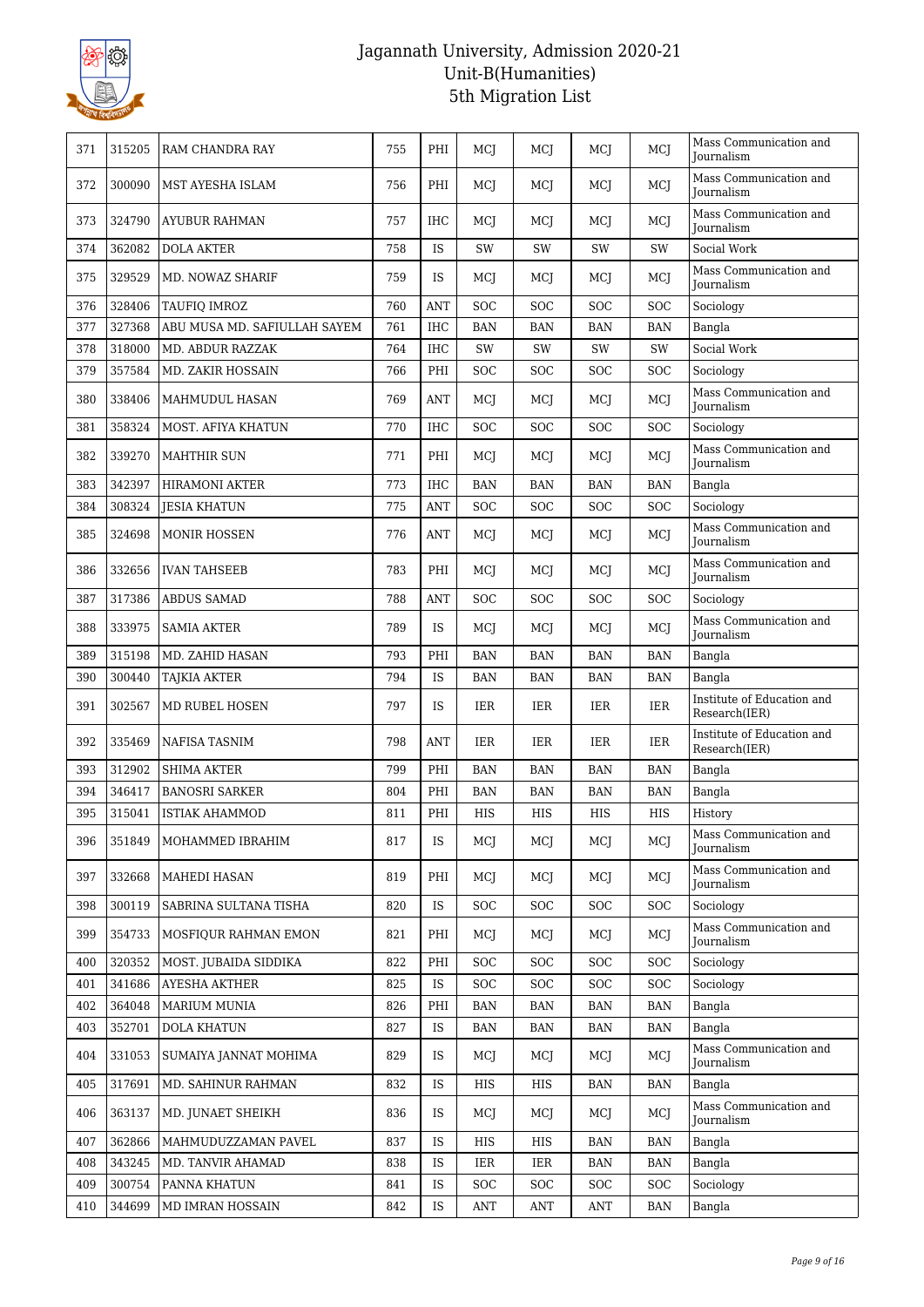

| 411 | 300374 | MST. JANNATUL FARDOUS     | 844 | <b>IS</b> | MCJ        | MCI        | MCJ        | MCJ        | Mass Communication and<br>Journalism        |
|-----|--------|---------------------------|-----|-----------|------------|------------|------------|------------|---------------------------------------------|
| 412 | 308765 | <b>NASRIN KHATUN</b>      | 845 | IS        | <b>HIS</b> | <b>HIS</b> | <b>HIS</b> | <b>BAN</b> | Bangla                                      |
| 413 | 303387 | M.A. MALEK                | 846 | IS        | <b>SOC</b> | MCI        | MCJ        | MCJ        | Mass Communication and<br><b>Iournalism</b> |
| 414 | 336776 | NAIMUR RAHMAN ANIK        | 850 | <b>IS</b> | <b>IHC</b> | IHC        | IHC        | <b>IHC</b> | Islamic History and Culture                 |
| 415 | 339862 | MD. SHAHIN                | 851 |           | <b>HIS</b> | HIS        | MCJ        | MCJ        | Mass Communication and<br><b>Journalism</b> |
| 416 | 344366 | TAEBA KHATUN              | 852 |           | <b>SOC</b> | SOC        | SOC        | <b>SOC</b> | Sociology                                   |
| 417 | 311939 | <b>BORKAT ULLAH</b>       | 855 |           | <b>SOC</b> | <b>SOC</b> | MCI        | MCJ        | Mass Communication and<br><b>Iournalism</b> |
| 418 | 362757 | MD. HASSAN MAHMUD         | 856 |           | SW         | <b>SOC</b> | SOC        | <b>SOC</b> | Sociology                                   |
| 419 | 340366 | <b>OMAR FARUK</b>         | 858 |           | SW         | <b>SOC</b> | MCJ        | MCJ        | Mass Communication and<br><b>Journalism</b> |
| 420 | 338317 | <b>MD IKBAL HOSSEN</b>    | 862 |           | HIS        | SOC        | SOC        | <b>SOC</b> | Sociology                                   |
| 421 | 358115 | <b>LATA AKHTER</b>        | 863 |           | HIS        | HIS        | HIS        | MCJ        | Mass Communication and<br>Journalism        |
| 422 | 359034 | PARISHA KHATUN            | 864 |           | SW         | SOC        | SOC        | <b>SOC</b> | Sociology                                   |
| 423 | 342979 | MD. TANJIL AHAMMAD        | 865 |           | IML        | <b>SOC</b> | <b>SOC</b> | MCJ        | Mass Communication and<br>Journalism        |
| 424 | 311970 | UMMA HABIBA NOUSHIN       | 867 |           | SW         | IER        | IER        | <b>IER</b> | Institute of Education and<br>Research(IER) |
| 425 | 356566 | MST. AHASANUN NAHAR       | 868 |           | SW         | SOC        | SOC        | <b>BAN</b> | Bangla                                      |
| 426 | 334807 | TAJNOOR BHUIYAN           | 870 |           | SW         | SW         | SOC        | <b>SOC</b> | Sociology                                   |
| 427 | 335215 | <b>TANIA</b>              | 872 |           | IML        | IML        | IML        | <b>IML</b> | Institute of Modern<br>Language(IML)        |
| 428 | 303155 | YEASIN ALI                | 882 |           | SW         | SW         | SW         | SW         | Social Work                                 |
| 429 | 301679 | MISS NISRAT JAHAN LIZA    | 883 |           | HIS        | HIS        | SOC        | <b>SOC</b> | Sociology                                   |
| 430 | 366473 | <b>JANNATUL NAZNIN</b>    | 885 |           | SW         | SW         | SW         | <b>SOC</b> | Sociology                                   |
| 431 | 331597 | NAFISA TAKIA ZANNAT       | 886 |           | SW         | SW         | IER        | <b>IER</b> | Institute of Education and<br>Research(IER) |
| 432 | 313158 | MD. MIZANUR RAHMAN        | 887 |           | HIS        | HIS        | HIS        | MCJ        | Mass Communication and<br><b>Iournalism</b> |
| 433 | 334442 | <b>SWEETY AKTER</b>       | 888 |           | SW         | SW         | SW         | <b>BAN</b> | Bangla                                      |
| 434 | 341881 | SADIA SULTANA KAKON       | 889 |           | <b>IHC</b> | <b>IHC</b> | <b>IHC</b> | <b>IHC</b> | Islamic History and Culture                 |
| 435 | 301525 | <b>NUSRAT NAHAR SITHI</b> | 890 |           | <b>HIS</b> | <b>HIS</b> | <b>HIS</b> | <b>HIS</b> | History                                     |
| 436 | 349281 | MD.AL-KAIUM SIAM          | 891 |           | HIS        | HIS        | HIS        | <b>BAN</b> | Bangla                                      |
| 437 | 347625 | <b>MEZANUR RAHMAN</b>     | 892 |           | SW         | SW         | SW         | <b>BAN</b> | Bangla                                      |
| 438 | 326489 | UMMEA AMINA               | 894 |           | ANT        | ANT        | ANT        | IER        | Institute of Education and<br>Research(IER) |
| 439 | 312578 | MD. JAHID HASAN FAHIM     | 897 |           | HIS        | HIS        | HIS        | <b>SOC</b> | Sociology                                   |
| 440 | 308818 | POPY RANI DAS             | 899 |           | SW         | SW         | SW         | <b>SOC</b> | Sociology                                   |
| 441 | 358407 | MST. HANUFA HENA RIPA     | 901 |           | HIS        | HIS        | HIS        | <b>SOC</b> | Sociology                                   |
| 442 | 334424 | <b>TANZILA KHANOM</b>     | 902 |           | SW         | SW         | SW         | SW         | Social Work                                 |
| 443 | 366781 | MUNNI KHATUN              | 903 |           | IML        | IML        | IML        | <b>IER</b> | Bangla                                      |
| 444 | 349214 | MD. TOFFAEL HOSSEN        | 904 |           | SW         | SW         | SW         | SW         | Bangla                                      |
| 445 | 360637 | MOST. AKHI AKTER BANNA    | 905 |           | HIS        | HIS        | HIS        | HIS        | History                                     |
| 446 | 356256 | ROKEYA KHATUN             | 909 |           | SW         | SW         | SW         | SW         | Social Work                                 |
| 447 | 302156 | MD. ARIFUL ISLAM          | 910 |           | SW         | SW         | SW         | SW         | Social Work                                 |
| 448 | 310835 | AFSANA MIMI               | 913 |           | HIS        | HIS        | HIS        | HIS        | Bangla                                      |
| 449 | 341717 | SUMAIYA TABASSUM TARIN    | 914 |           | IHC        | IHC        | IHC        | IHC        | Islamic History and Culture                 |
| 450 | 335896 | MITUL HOSSAIN             | 915 |           | SW         | SW         | SW         | <b>SOC</b> | Sociology                                   |
| 451 | 360356 | MD. JONY KHANDOKAR        | 916 |           | SW         | SW         | SW         | SW         | Social Work                                 |
| 452 | 346451 | ARPITA CHAKRABORTY        | 917 |           | IML        | IML        | IML        | IER        | Institute of Education and<br>Research(IER) |
| 453 | 302915 | MD. TAJMIM ALAM           | 920 |           | SW         | SW         | SW         | <b>SOC</b> | Sociology                                   |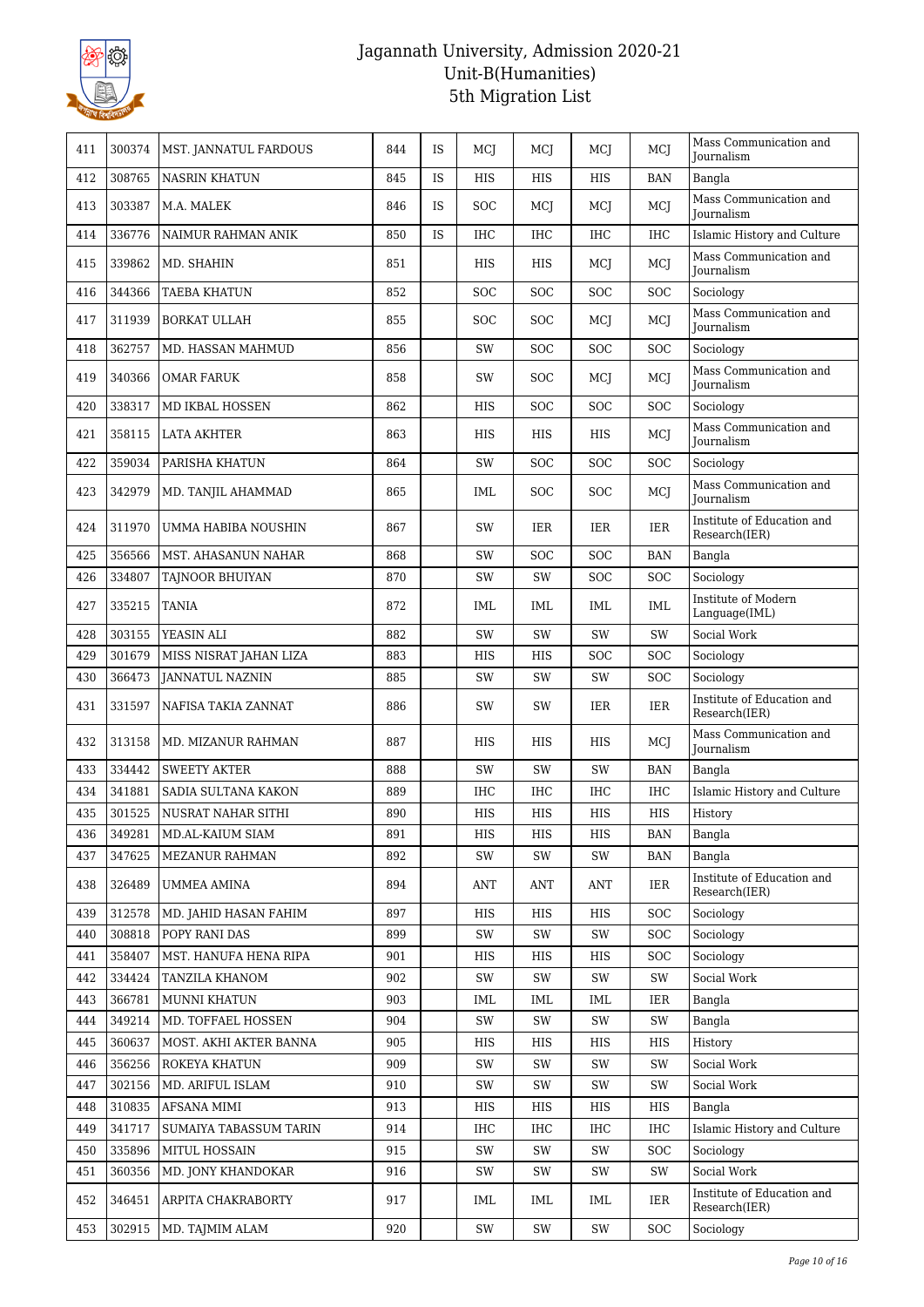

| 454 | 334198 | <b>SANJIDA AKTER</b>     | 921  | IHC        | <b>IHC</b>    | <b>IHC</b>         | <b>IHC</b>           | Islamic History and Culture                 |
|-----|--------|--------------------------|------|------------|---------------|--------------------|----------------------|---------------------------------------------|
| 455 | 346159 | <b>FARJANA KHATUN</b>    | 922  | SW         | SW            | SW                 | IER                  | Institute of Education and<br>Research(IER) |
| 456 | 303196 | MD ARAFAT HOSSAIN        | 925  | SW         | SW            | SW                 | <b>SOC</b>           | Sociology                                   |
| 457 | 356631 | <b>SADIA NAJNIN</b>      | 927  | HIS        | HIS           | HIS                | <b>HIS</b>           | History                                     |
| 458 | 334106 | RAHNUMA NURAIN BUSHRA    | 928  | HIS        | HIS           | HIS                | <b>SOC</b>           | Sociology                                   |
| 459 | 317817 | MD. TOUFIQ HASAN         | 929  | SW         | SW            | SW                 | SW                   | Social Work                                 |
| 460 | 341084 | SHAHADAT HOSEN           | 930  | HIS        | HIS           | HIS                | <b>SOC</b>           | Sociology                                   |
| 461 | 325875 | <b>SAZIB KARMAKAR</b>    | 931  | HIS        | HIS           | HIS                | $\operatorname{SOC}$ | Sociology                                   |
| 462 | 303091 | MD. JINNATUL ISLAM       | 932  | HIS        | HIS           | HIS                | HIS                  | Mass Communication and<br><b>Journalism</b> |
| 463 | 334213 | <b>MEHRUN NESA</b>       | 936  | SW         | SW            | SW                 | SW                   | Social Work                                 |
| 464 | 316327 | MD. HUMAYUN KABIR        | 939  | SW         | SW            | SW                 | SW                   | Sociology                                   |
| 465 | 338015 | MD. RIAZ UDDIN           | 944  | SW         | SW            | SW                 | SW                   | Sociology                                   |
| 466 | 365112 | MD. OMAR FARUK KHAN      | 945  | IHC        | <b>IHC</b>    | IHC                | <b>IHC</b>           | Islamic History and Culture                 |
| 467 | 308102 | AMENA KHATUN ASHA        | 951  | SW         | SW            | SW                 | SW                   | Social Work                                 |
| 468 | 328761 | MD. MITHU ALI            | 952  | SW         | SW            | SW                 | SW                   | Social Work                                 |
| 469 | 318870 | MD. ABU SUFIEN SARKER    | 955  | SW         | SW            | SW                 | SW                   | Social Work                                 |
| 470 | 342292 | <b>FARZANA AKTER</b>     | 958  | IHC        | <b>IHC</b>    | IHC                | <b>IHC</b>           | Islamic History and Culture                 |
| 471 | 364055 | <b>BRISTI DEVI</b>       | 959  | SW         | SW            | $\text{SW}\xspace$ | SW                   | Social Work                                 |
| 472 | 359267 | SHANTONA BEGUM MISTY     | 960  | HIS        | SW            | SW                 | SW                   | Social Work                                 |
| 473 | 335146 | HAFSAAKTER               | 961  | IHC        | <b>IHC</b>    | IHC                | <b>IHC</b>           | Islamic History and Culture                 |
| 474 | 326748 | MD. ROCKY HOSSAIN        | 963  | HIS        | HIS           | HIS                | <b>HIS</b>           | History                                     |
| 475 | 311288 | FATEMA AKTER JOTHI       | 966  | ANT        | <b>ANT</b>    | <b>ANT</b>         | <b>ANT</b>           | Anthropology                                |
| 476 | 302219 | MD EKRAMUL HAQUE         | 970  | HIS        | HIS           | HIS                | HIS                  | History                                     |
| 477 | 302702 | MD TUSHER ALI            | 971  | PHI        | PHI           | PHI                | PHI                  | Philosophy                                  |
| 478 | 362404 | MD. NAYEM                | 972  | HIS        | <b>HIS</b>    | HIS                | <b>HIS</b>           | History                                     |
| 479 | 303531 | <b>AKIDUL MOLLIK</b>     | 973  | IHC        | <b>IHC</b>    | IHC                | <b>IHC</b>           | Islamic History and Culture                 |
| 480 | 364834 | MD.ENAMUL HAQUE          | 974  | PHI        | SW            | SW                 | SW                   | Institute of Education and<br>Research(IER) |
| 481 | 346073 | TOMA RANI SHIL           | 977  | HIS        | HIS           | HIS                | HIS                  | History                                     |
| 482 | 313193 | MD. SHADIN AHMED JOY     | 981  | IHC        | IHC           | IHC                | IHC                  | Islamic History and Culture                 |
| 483 | 332050 | MD. SAKIB AL HASAN       | 982  | ANT        | SW            | SW                 | SW                   | Social Work                                 |
| 484 | 318259 | MD. SHAHIN ALAM          | 986  | HIS        | SW            | SW                 | SW                   | Social Work                                 |
| 485 | 359523 | MD. SHOHIDUL ISLAM       | 990  | HIS        | HIS           | HIS                | HIS                  | History                                     |
| 486 | 329124 | MD. GOLAM RABBANI SARKAR | 991  | IML        | IML           | IML                | IML                  | Institute of Education and<br>Research(IER) |
| 487 | 301611 | TANZIM AHMED TUHIN       | 993  | HIS        | $\mathrm{SW}$ | SW                 | SW                   | Social Work                                 |
| 488 | 334646 | NUSRAT BILLAH            | 994  | IHC        | SW            | SW                 | SW                   | Social Work                                 |
| 489 | 300186 | MST. JANNATUL FERDAOUS   | 998  | HIS        | HIS           | HIS                | HIS                  | History                                     |
| 490 | 323263 | <b>SOHEL RANA</b>        | 999  | IML        | SW            | SW                 | SW                   | Social Work                                 |
| 491 | 324263 | AFROJA AKTER ACHOL       | 1000 | IHC        | IHC           | IHC                | IHC                  | Islamic History and Culture                 |
| 492 | 356103 | MUSLIMA KHATUN           | 1001 | IHC        | IHC           | IHC                | IHC                  | Islamic History and Culture                 |
| 493 | 326409 | UMMA AMARA ISLAM         | 1004 | ANT        | ANT           | ANT                | <b>ANT</b>           | Anthropology                                |
| 494 | 313351 | MOST. RAJINA KHATUN      | 1007 | <b>IML</b> | SW            | SW                 | SW                   | Social Work                                 |
| 495 | 312479 | MD. NAZMUL SIKDER        | 1008 | HIS        | SW            | SW                 | SW                   | Social Work                                 |
| 496 | 315495 | MD. SAJEDUR RAHMAN       | 1009 | <b>ANT</b> | ANT           | <b>ANT</b>         | <b>ANT</b>           | Anthropology                                |
| 497 | 355606 | <b>EAMIN MIA</b>         | 1011 | IHC        | IHC           | IHC                | <b>IHC</b>           | Islamic History and Culture                 |
| 498 | 339186 | <b>ROBIN</b>             | 1013 | IML        | SW            | SW                 | SW                   | Social Work                                 |
| 499 | 358866 | RAKTIMA RANI ROY         | 1016 | HIS        | HIS           | HIS                | HIS                  | History                                     |
| 500 | 364675 | TOUHID AHMED RIKON       | 1017 | HIS        | $\mathrm{SW}$ | SW                 | SW                   | Social Work                                 |
| 501 | 346020 | MARGIA ANGUM NIPO        | 1018 | HIS        | HIS           | HIS                | HIS                  | History                                     |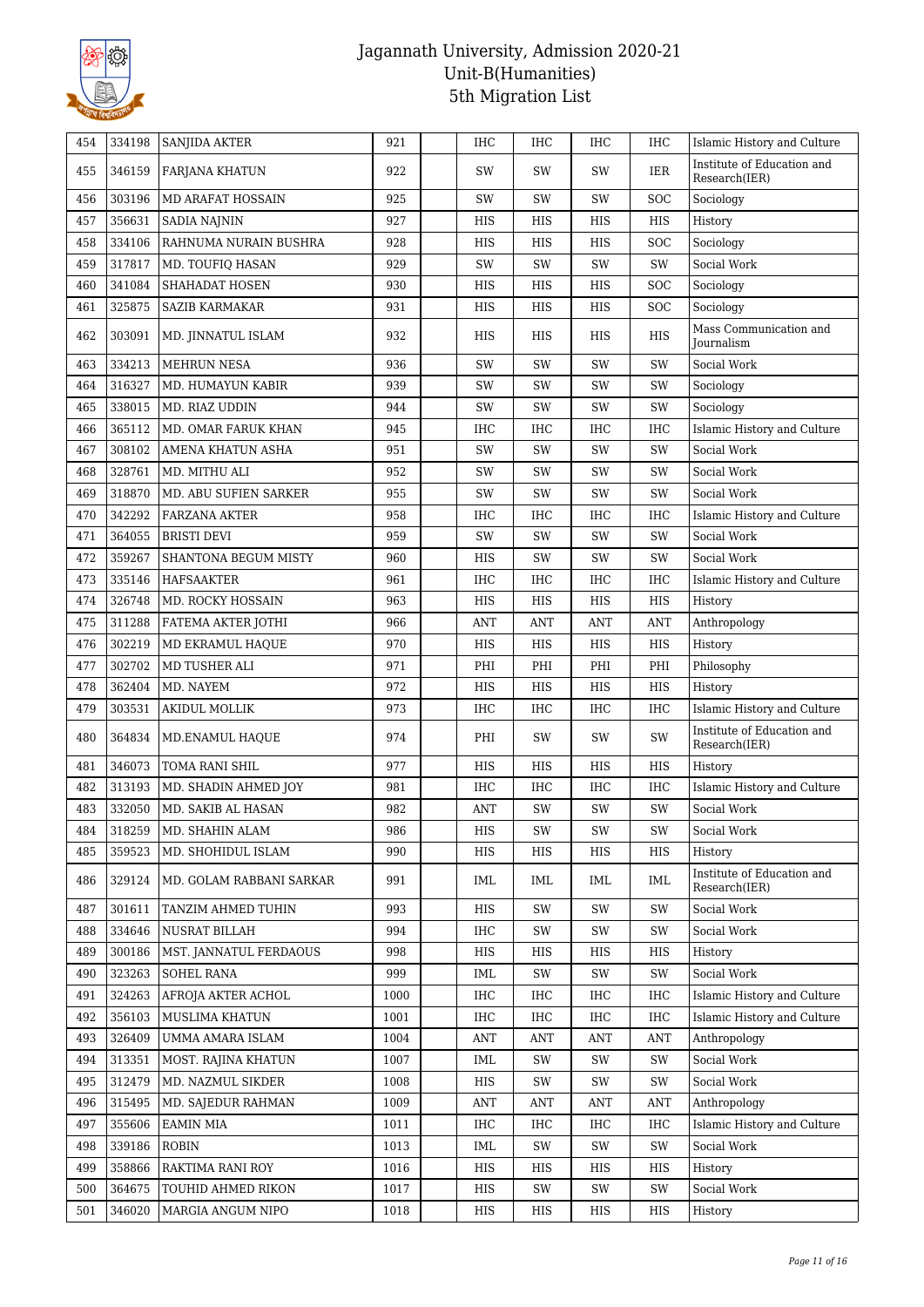

| 502 | 320507 | <b>ISRAT JAHAN MEEM</b>     | 1019 | <b>IHC</b> | <b>IHC</b> | IHC        | IHC        | Islamic History and Culture          |
|-----|--------|-----------------------------|------|------------|------------|------------|------------|--------------------------------------|
| 503 | 348696 | MD. NAFIZ MIA               | 1026 | <b>ANT</b> | SW         | SW         | SW         | Social Work                          |
| 504 | 358276 | UMME AMMARA BITHI           | 1029 | HIS        | SW         | SW         | SW         | Social Work                          |
| 505 | 334621 | MARIYA AKTER TAMANNA        | 1030 | IML        | IML        | IML        | IML        | Institute of Modern<br>Language(IML) |
| 506 | 345114 | MD. NAEEM MIA               | 1031 | <b>ANT</b> | SW         | SW         | SW         | Social Work                          |
| 507 | 357136 | MD. MAMUN HOSSAIN           | 1033 | PHI        | PHI        | PHI        | PHI        | Philosophy                           |
| 508 | 326154 | SONDHI KUNDU                | 1034 | PHI        | SW         | SW         | SW         | Social Work                          |
| 509 | 309180 | TAJUL ISLAM TASIN           | 1037 | ANT        | SW         | SW         | SW         | Social Work                          |
| 510 | 309285 | MD. EASIN ALI               | 1040 | <b>IHC</b> | SW         | SW         | SW         | Social Work                          |
| 511 | 358205 | SHARMILI SHARMIN            | 1042 | PHI        | SW         | SW         | SW         | Social Work                          |
| 512 | 300278 | SHATHI SAHA                 | 1043 | <b>IHC</b> | SW         | SW         | SW         | Social Work                          |
| 513 | 308034 | JANNATI NAIMA JIM           | 1045 | ANT        | HIS        | HIS        | HIS        | History                              |
| 514 | 361069 | EBRAHIM                     | 1046 | IHC        | HIS        | HIS        | HIS        | History                              |
| 515 | 336716 | <b>JONAID AHAMMED</b>       | 1047 | <b>ANT</b> | SW         | SW         | SW         | Social Work                          |
| 516 | 354963 | MD. ASADUZZAMAN             | 1050 | IHC        | HIS        | HIS        | HIS        | History                              |
| 517 | 328616 | MD. SAJIB HOSSAIN           | 1052 | <b>IHC</b> | IHC        | IHC        | <b>IHC</b> | Islamic History and Culture          |
| 518 | 359334 | MAKSUDA BINTE MOSTAFIZUR    | 1054 | <b>IHC</b> | IHC        | IHC        | <b>IHC</b> | Islamic History and Culture          |
| 519 | 318045 | MD. ABDUR RAZZAK            | 1056 | IHC        | IHC        | <b>IHC</b> | <b>IHC</b> | Islamic History and Culture          |
| 520 | 362672 | MD. OMAR ALI LASKER         | 1057 | IS         | HIS        | HIS        | HIS        | History                              |
| 521 | 334529 | JAHANARA PARVEEN ZINIA      | 1058 | <b>IHC</b> | HIS        | HIS        | <b>HIS</b> | History                              |
| 522 | 328200 | HALIMA                      | 1059 | PHI        | HIS        | HIS        | HIS        | History                              |
| 523 | 320603 | SANJIDA BILKIS SIMA         | 1060 | PHI        | PHI        | PHI        | PHI        | Philosophy                           |
| 524 | 340303 | MD. MEHEDI HASAN            | 1061 | PHI        | SW         | SW         | SW         | Social Work                          |
| 525 | 315917 | MD. SHAMIM ISLAM            | 1062 | <b>IHC</b> | HIS        | HIS        | HIS        | History                              |
| 526 | 328708 | MD. MAHMUD HASAN            | 1063 | <b>IHC</b> | SW         | SW         | SW         | Social Work                          |
| 527 | 327971 | MOHAMMOD ALI                | 1064 | <b>IHC</b> | HIS        | HIS        | HIS        | History                              |
| 528 | 342847 | JUI RANI BANIK              | 1069 | <b>ANT</b> | SW         | SW         | SW         | Social Work                          |
| 529 | 353968 | MD. MEHEDI HASAN SIKDAR     | 1070 | <b>IHC</b> | HIS        | HIS        | HIS        | History                              |
| 530 | 366629 | <b>SAMANTA ISLAM SETU</b>   | 1071 | PHI        | PHI        | SW         | SW         | Social Work                          |
| 531 | 335086 | SHINHA AKTER TUSIN          | 1075 | <b>ANT</b> | HIS        | SW         | SW         | Social Work                          |
| 532 | 352676 | ORNIA SULTANA ONTI          | 1077 | <b>IHC</b> | HIS        | HIS        | HIS        | History                              |
| 533 | 311567 | MD. MAHBUBUR RAHMAN         | 1080 | IHC        | HIS        | SW         | SW         | Social Work                          |
| 534 | 325995 | SALIMA NABI                 | 1081 | IHC        | IML        | SW         | SW         | Social Work                          |
| 535 | 328010 | MD. SUZAN RANA              | 1086 | ANT        | HIS        | SW         | SW         | Social Work                          |
| 536 | 337030 | HOSSAIN AHMMED APU          | 1088 | PHI        | HIS        | HIS        | HIS        | History                              |
| 537 | 356903 | MD. SAKIBUL ISLAM           | 1090 | PHI        | PHI        | SW         | SW         | Social Work                          |
| 538 | 320770 | <b>LABONI AKTER</b>         | 1091 | IS         | HIS        | HIS        | SW         | Social Work                          |
| 539 | 313824 | MST. ROKSANA AKTHER TRISHNA | 1092 | PHI        | HIS        | HIS        | HIS        | History                              |
| 540 | 346445 | TUMPA AKTER                 | 1093 | ANT        | HIS        | HIS        | SW         | Social Work                          |
| 541 | 358964 | MST. MORSHEDA KHATUN        | 1095 | ANT        | ANT        | ANT        | ANT        | Anthropology                         |
| 542 | 320576 | MST. RIMA                   | 1096 | IS         | HIS        | HIS        | SW         | Social Work                          |
| 543 | 361808 | <b>SETU KHANAM</b>          | 1098 | <b>IHC</b> | HIS        | HIS        | HIS        | History                              |
| 544 | 351060 | MD. EPON HOSSAIN            | 1100 | IHC        | IHC        | IHC        | IHC        | Islamic History and Culture          |
| 545 | 327231 | MD. SANOWAR HOSSAIN TOPU    | 1101 | ANT        | <b>ANT</b> | <b>ANT</b> | <b>ANT</b> | Anthropology                         |
| 546 | 357371 | MD. ABDUL JABBER            | 1104 | PHI        | HIS        | HIS        | HIS        | History                              |
| 547 | 328409 | MD. LOTIFUL HOSSAIN         | 1105 | <b>ANT</b> | IML        | IML        | SW         | Social Work                          |
| 548 | 313538 | TOMA RANI ROY               | 1106 | PHI        | HIS        | HIS        | HIS        | History                              |
| 549 | 334262 | KAMRUN NAHAR                | 1107 | ANT        | ANT        | ANT        | ANT        | Anthropology                         |
| 550 | 334267 | SEMU AKTER ANONNA           |      | <b>ANT</b> |            | HIS        | HIS        |                                      |
|     |        |                             | 1111 |            | HIS        |            |            | History                              |
| 551 | 361234 | MD. SUMON MIA               | 1112 | IS         | HIS        | HIS        | HIS        | History                              |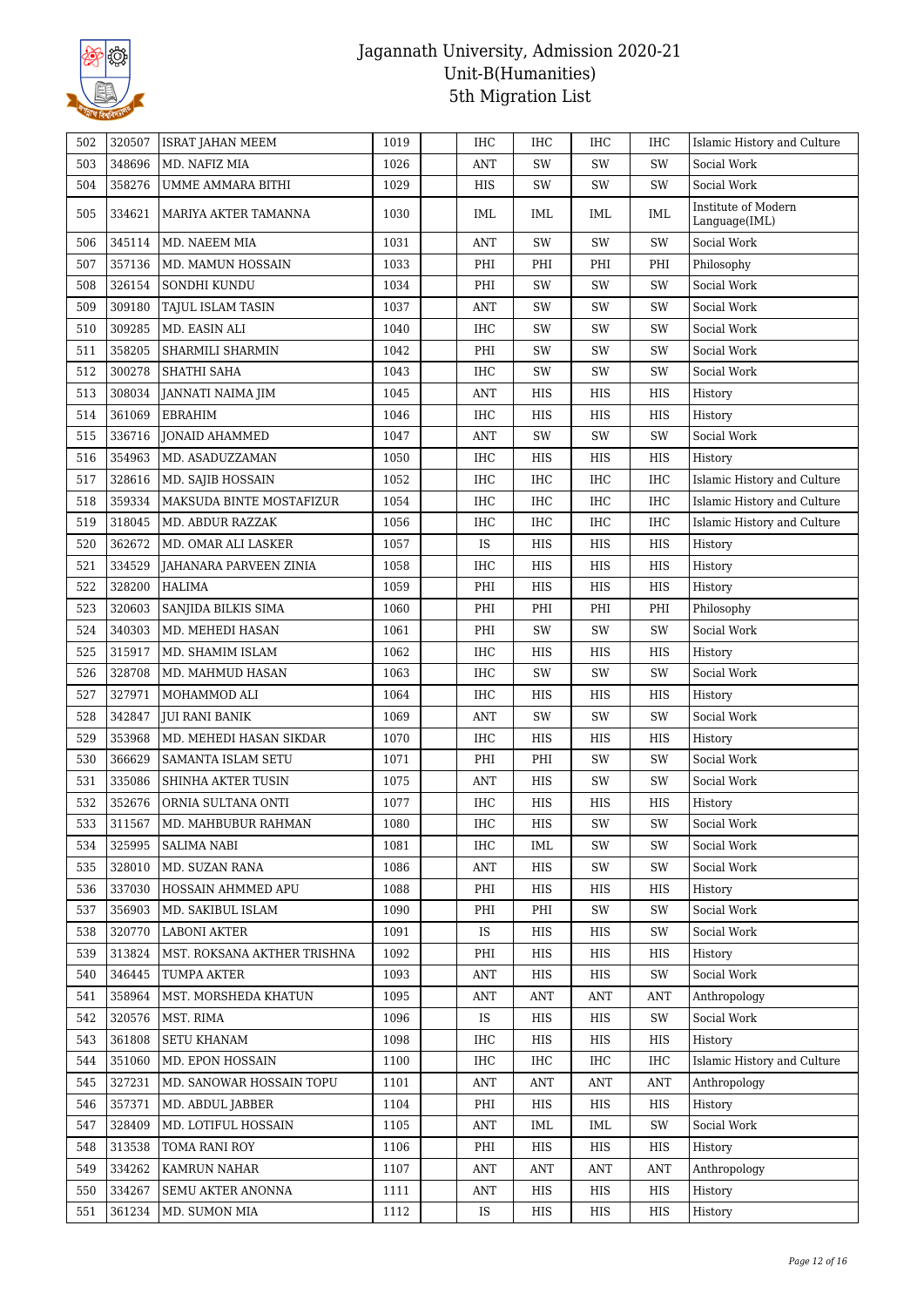

| 552 | 366931 | MD. SUNAHAR ALI          | 1115 | <b>IHC</b>     | HIS                  | HIS                 | SW             | Social Work                          |
|-----|--------|--------------------------|------|----------------|----------------------|---------------------|----------------|--------------------------------------|
| 553 | 300223 | MST. IRIN AKTER MIM      | 1117 | PHI            | HIS                  | HIS                 | HIS            | History                              |
| 554 | 337918 | MD. JUBEAR KARIM         | 1118 | PHI            | IML                  | <b>IML</b>          | IML            | Institute of Modern<br>Language(IML) |
| 555 | 335252 | <b>FARJANA AKTER</b>     | 1120 | <b>IHC</b>     | HIS                  | HIS                 | SW             | Social Work                          |
| 556 | 325967 | MST. UMME MABUDA         | 1123 | PHI            | HIS                  | HIS                 | SW             | Social Work                          |
| 557 | 311221 | <b>MUNNI AKTER</b>       | 1125 | <b>ANT</b>     | <b>ANT</b>           | <b>ANT</b>          | SW             | Social Work                          |
| 558 | 346945 | PRASENJEET DEBNATH       | 1126 | PHI            | HIS                  | HIS                 | SW             | Social Work                          |
| 559 | 352929 | PRIYANKA BISWAS          | 1128 | PHI            | PHI                  | PHI                 | PHI            | Philosophy                           |
| 560 | 334009 | <b>HAPPY AKTER</b>       | 1129 | PHI            | PHI                  | PHI                 | PHI            | Philosophy                           |
| 561 | 309040 | <b>ABU SALEH</b>         | 1131 | <b>IHC</b>     | <b>IHC</b>           | <b>IHC</b>          | <b>IHC</b>     | Islamic History and Culture          |
| 562 | 308365 | <b>NAZIA NOURIN</b>      | 1133 | <b>IHC</b>     | IHC                  | <b>IHC</b>          | IHC            | Islamic History and Culture          |
| 563 | 346855 | <b>MAFIA AKTER</b>       | 1136 | <b>ANT</b>     | <b>ANT</b>           | <b>ANT</b>          | $\mathbf{ANT}$ | Anthropology                         |
| 564 | 301116 | <b>SHARMIN AKTER</b>     | 1137 | PHI            | PHI                  | PHI                 | PHI            | Philosophy                           |
| 565 | 306383 | <b>OALID ISLAM</b>       | 1138 | PHI            | HIS                  | HIS                 | HIS            | History                              |
| 566 | 337398 | OASAMBIR AHMED FAHIM     | 1145 | <b>ANT</b>     | <b>ANT</b>           | <b>ANT</b>          | SW             | Social Work                          |
| 567 | 318877 | MD. MILON AHMED          | 1149 | <b>IHC</b>     | HIS                  | HIS                 | SW             | Social Work                          |
| 568 | 345355 | <b>BULBUL AHMED</b>      | 1151 | PHI            | HIS                  | HIS                 | HIS            | Social Work                          |
| 569 | 355756 | MD. SHAIN MIA            | 1152 | <b>IHC</b>     | HIS                  | HIS                 | HIS            | History                              |
| 570 | 351299 | MD. SHAHIN ALAM          | 1161 | <b>ANT</b>     | <b>ANT</b>           | <b>ANT</b>          | <b>ANT</b>     | Anthropology                         |
| 571 | 345455 | <b>ROJ HOSSAIN</b>       | 1163 | IS             | IHC                  | HIS                 | HIS            | History                              |
| 572 | 334672 | SABIHA KHANDAKAR         | 1166 | PHI            | PHI                  | PHI                 | PHI            | Social Work                          |
| 573 | 334657 | <b>RASME AKTER</b>       | 1169 | <b>ANT</b>     | <b>ANT</b>           | <b>ANT</b>          | <b>ANT</b>     | Social Work                          |
| 574 | 325756 | AHAMMAD ALI              | 1172 | PHI            | PHI                  | HIS                 | HIS            | History                              |
| 575 | 361430 | MD. SOHEL RANA SUJON     | 1173 | PHI            | IHC                  | HIS                 | HIS            | Social Work                          |
| 576 | 324407 | NAFIUL AUNGSHU           | 1175 | <b>ANT</b>     | <b>ANT</b>           | <b>ANT</b>          | <b>ANT</b>     | Social Work                          |
| 577 | 331056 | <b>RIMA AKTER</b>        | 1179 | <b>IS</b>      | PHI                  | PHI                 | PHI            | Philosophy                           |
| 578 | 353363 | MD. SHAHARIAR EMON       | 1182 | IS             | PHI                  | PHI                 | PHI            | Philosophy                           |
| 579 | 334152 | <b>AFSANA AKTHER</b>     | 1184 | ANT            | <b>ANT</b>           | HIS                 | HIS            | History                              |
| 580 | 301537 | SHAKIL HOSSAIN           | 1185 | IS             | PHI                  | PHI                 | PHI            | Philosophy                           |
| 581 | 345972 | <b>ZARIN NUDAR</b>       | 1186 | IS             | IHC                  | HIS                 | HIS            | History                              |
| 582 | 311928 | <b>SHORIF HOSEN</b>      | 1187 | <b>ANT</b>     | <b>ANT</b>           | <b>ANT</b>          | HIS            | History                              |
| 583 | 358437 | <b>SUMI AKTER</b>        | 1190 | $\mathbf{ANT}$ | $\operatorname{ANT}$ | $\mathbf{ANT}$      | $_{\rm HIS}$   | History                              |
| 584 | 331116 | AFRINA ANWAR             | 1192 | ANT            | PHI                  | PHI                 | PHI            | Philosophy                           |
| 585 | 334400 | <b>SUMYA AKHTER SUME</b> | 1193 | IS             | IS                   | IS                  | IS             | <b>Islamic Studies</b>               |
| 586 | 349186 | JANNATUL NAIM NISHAD     | 1194 | IS             | IHC                  | IHC                 | HIS            | History                              |
| 587 | 334245 | AKHI AKTER MITU          | 1196 | IS             | IHC                  | <b>IHC</b>          | HIS            | History                              |
| 588 | 337193 | <b>MUNJUR HASAN</b>      | 1198 | IS             | IHC                  | IHC                 | HIS            | History                              |
| 589 | 334361 | FAHMIDA AFZAL PROVA      | 1201 | IS             | IS                   | $\operatorname{IS}$ | HIS            | History                              |
| 590 | 315791 | TONAY CHANDRA ROY        | 1205 | IS             | ANT                  | ANT                 | HIS            | History                              |
| 591 | 329091 | MD. MAMUN MONDOL         | 1206 | IS             | IHC                  | <b>IHC</b>          | IHC            | Islamic History and Culture          |
| 592 | 300980 | MAHJUBA TANIZ            | 1208 | IS             | IS                   | IS                  | HIS            | History                              |
| 593 | 338378 | MD. ABDULLAH AL- MAMUN   | 1211 | IS             | IHC                  | <b>IHC</b>          | HIS            | History                              |
| 594 | 323296 | AL-NOMAN                 | 1214 | IS             | IHC                  | IHC                 | IHC            | Islamic History and Culture          |
| 595 | 334894 | SALMA RAHMAN MAHIM       | 1216 | IS             | PHI                  | PHI                 | PHI            | Philosophy                           |
| 596 | 303343 | MD. RIADUS SALEHIN RIAD  | 1217 | IS             | PHI                  | PHI                 | HIS            | History                              |
| 597 | 335712 | SABIKUN NAHAR            | 1219 | IS             | IHC                  | <b>IHC</b>          | IHC            | Islamic History and Culture          |
| 598 | 334846 | HUMAYRA EBNATH SUPTE     | 1223 | IS             | PHI                  | PHI                 | PHI            | Philosophy                           |
| 599 | 350405 | OBAIDUL ISLAM            | 1224 | IS             | IHC                  | IHC                 | <b>IHC</b>     | Islamic History and Culture          |
| 600 | 345706 | AFIA SULTANA AKA         | 1226 | IS             | IHC                  | IHC                 | IHC            | Islamic History and Culture          |
| 601 | 327375 | MD. DURUL HODA           | 1227 | IS             | IHC                  | <b>IHC</b>          | IHC            | Islamic History and Culture          |
|     |        |                          |      |                |                      |                     |                |                                      |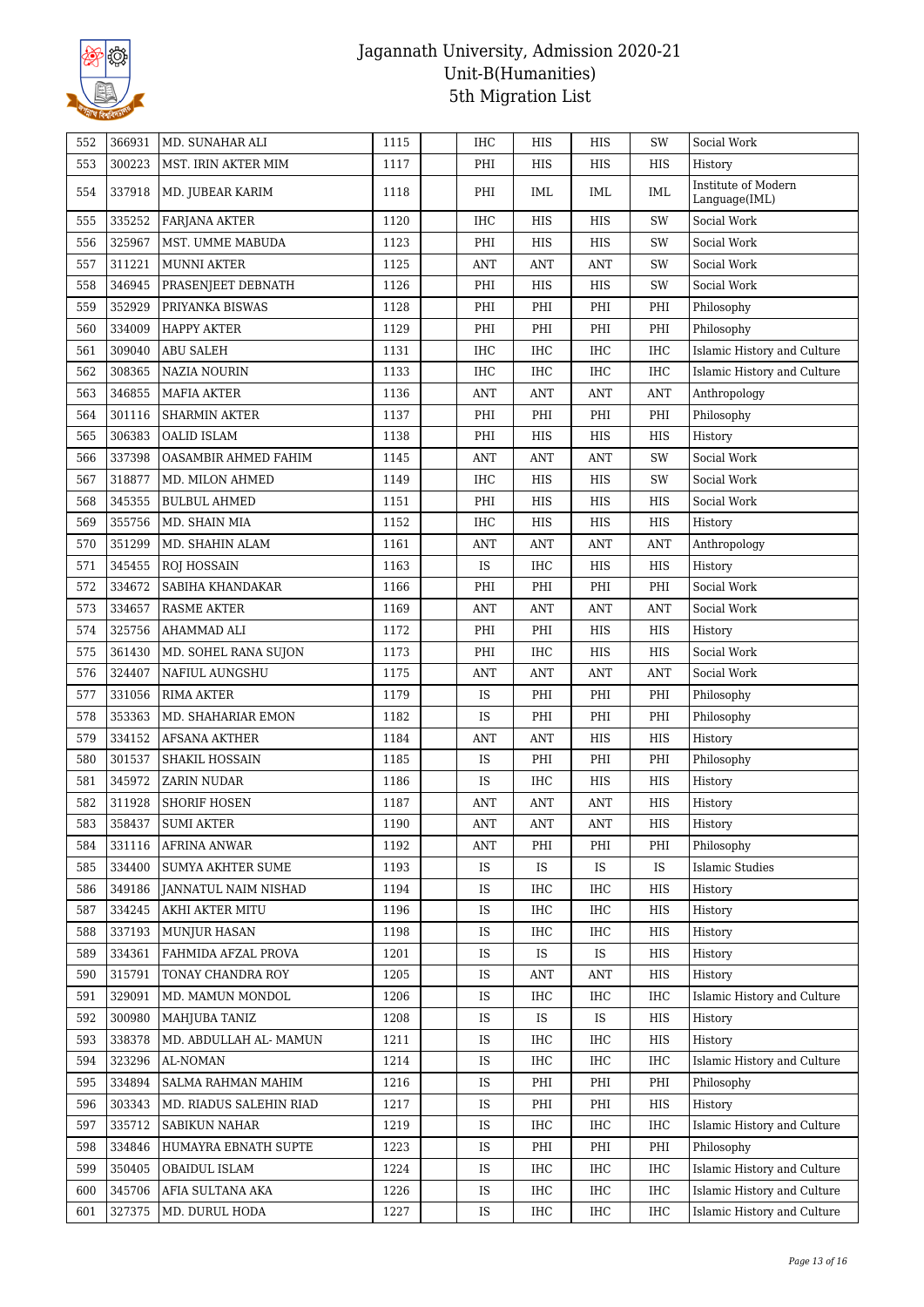

| 602 | 346260 | HOMIRA KHANOM KRIPA        | 1228 | IS | IML            | IML        | IML        | Institute of Modern<br>Language(IML) |
|-----|--------|----------------------------|------|----|----------------|------------|------------|--------------------------------------|
| 603 | 312230 | MD. AKHER AUWAL            | 1229 | IS | PHI            | PHI        | PHI        | Philosophy                           |
| 604 | 333992 | <b>ISRAT JAHAN OISHI</b>   | 1230 | IS | ANT            | ANT        | <b>HIS</b> | History                              |
| 605 | 334069 | <b>RUBINA AKTER</b>        | 1232 | IS | <b>IHC</b>     | IHC        | <b>IHC</b> | Islamic History and Culture          |
| 606 | 335956 | <b>ABDUR RAHMAN</b>        | 1233 | IS | <b>IHC</b>     | <b>IHC</b> | HIS        | History                              |
| 607 | 301542 | MST. SUMAIYA KHATUN        | 1234 | IS | <b>IHC</b>     | IHC        | <b>IHC</b> | Islamic History and Culture          |
| 608 | 352112 | <b>NAIMUL HOSEN</b>        | 1235 | IS | <b>IHC</b>     | <b>IHC</b> | <b>HIS</b> | History                              |
| 609 | 338365 | MD. ASLAM                  | 1236 | IS | PHI            | PHI        | PHI        | Philosophy                           |
| 610 | 312927 | MD. ABU HURAYRA            | 1240 |    | PHI            | PHI        | HIS        | History                              |
| 611 | 345935 | <b>MOHONA RAHMAN</b>       | 1241 |    | <b>IHC</b>     | <b>IHC</b> | <b>IHC</b> | Islamic History and Culture          |
| 612 | 359146 | MUNTAHA AKTAR MITHILA      | 1242 |    | PHI            | PHI        | HIS        | History                              |
| 613 | 322147 | <b>MAIMUNA AKTAR</b>       | 1245 |    | <b>IHC</b>     | IHC        | <b>IHC</b> | Islamic History and Culture          |
| 614 | 329444 | ABDULLAH AL MAMUN          | 1246 |    | <b>IHC</b>     | <b>IHC</b> | <b>HIS</b> | History                              |
| 615 | 335239 | RUBIYAT ISLAM MOON         | 1247 |    | PHI            | PHI        | PHI        | Philosophy                           |
| 616 | 341782 | <b>HALIMA AKTER</b>        | 1248 |    | <b>IHC</b>     | <b>IHC</b> | HIS        | History                              |
| 617 | 300659 | MST. ZOBAYDA KHANOM SHAMMI | 1249 |    | IS             | IS         | IS         | <b>Islamic Studies</b>               |
| 618 | 302999 | MD. JAMIL UR RAHMAN PRANTO | 1250 |    | IS             | IS         | IS         | <b>Islamic Studies</b>               |
| 619 | 302370 | <b>MD. ROKY HOSSAIN</b>    | 1252 |    | <b>IHC</b>     | IHC        | HIS        | History                              |
| 620 | 359297 | <b>AYSHA SIDDIKA</b>       | 1255 |    | <b>IHC</b>     | <b>IHC</b> | HIS        | History                              |
| 621 | 331451 | <b>FAHMIDA AKTER</b>       | 1256 |    | PHI            | PHI        | PHI        | Philosophy                           |
| 622 | 300906 | HRIDITA SULTANA            | 1257 |    | PHI            | PHI        | PHI        | Philosophy                           |
| 623 | 337036 | SHEIKH MAHIR MAHBUB        | 1258 |    | $\mathbf{ANT}$ | ANT        | <b>ANT</b> | Anthropology                         |
| 624 | 354138 | RAFAYAT ALAM SAJID         | 1259 |    | IML            | IML        | IML        | Institute of Modern<br>Language(IML) |
| 625 | 331138 | <b>TASKIA KHAN</b>         | 1260 |    | <b>IHC</b>     | <b>IHC</b> | <b>HIS</b> | History                              |
| 626 | 303062 | MD. ARIFUL ISLAM           | 1261 |    | PHI            | PHI        | PHI        | Philosophy                           |
| 627 | 343857 | RIDOY HOSSAIN BHUIYAN      | 1263 |    | ANT            | <b>ANT</b> | <b>ANT</b> | Anthropology                         |
| 628 | 334249 | RABEYA AKTER RIA           | 1267 |    | <b>IHC</b>     | IHC        | <b>IHC</b> | Islamic History and Culture          |
| 629 | 334151 | TAHMIDA AKTER RITU         | 1273 |    | PHI            | PHI        | PHI        | Philosophy                           |
| 630 | 343140 | NAHID IQUBAL CHOUDURY      | 1274 |    | PHI            | PHI        | HIS        | History                              |
| 631 | 326112 | <b>ANANNA KUNDU</b>        | 1275 |    | <b>ANT</b>     | <b>ANT</b> | <b>ANT</b> | Anthropology                         |
| 632 | 300377 | <b>ROKSANA</b>             | 1278 |    | <b>IHC</b>     | IHC        | <b>HIS</b> | History                              |
| 633 | 334858 | YEASMIN MAHMUD             | 1281 |    | IS             | IS         | IS         | <b>Islamic Studies</b>               |
| 634 | 300289 | SANJIDA AKTER              | 1287 |    | IHC            | <b>IHC</b> | HIS        | History                              |
| 635 | 334455 | <b>SINTHIA</b>             | 1291 |    | PHI            | PHI        | PHI        | Philosophy                           |
| 636 | 311438 | <b>TAMANNA AKTER</b>       | 1293 |    | ANT            | <b>ANT</b> | <b>ANT</b> | Anthropology                         |
| 637 | 334623 | ZERINA JANNAT              | 1294 |    | <b>ANT</b>     | <b>ANT</b> | <b>ANT</b> | Anthropology                         |
| 638 | 361153 | <b>INDROJIT BARMAN</b>     | 1295 |    | PHI            | PHI        | HIS        | History                              |
| 639 | 345987 | ROKSANA AKTER              | 1296 |    | IHC            | IHC        | IHC        | History                              |
| 640 | 336269 | SUPROVA AFRIN MITHI        | 1297 |    | PHI            | <b>IHC</b> | <b>IHC</b> | Islamic History and Culture          |
| 641 | 306495 | KAMRUN NAHAR               | 1298 |    | IS             | IML        | IML        | Institute of Modern<br>Language(IML) |
| 642 | 352836 | MARZANA                    | 1299 |    | ANT            | <b>ANT</b> | ANT        | History                              |
| 643 | 335323 | <b>SUMAIYA AKTER</b>       | 1300 |    | IS             | IHC        | <b>IHC</b> | History                              |
| 644 | 345901 | JANNATUL FERDOUSY POLY     | 1301 |    | IS             | IHC        | IHC        | Islamic History and Culture          |
| 645 | 302141 | MD. KUTUB UDDIN            | 1306 |    | PHI            | <b>IHC</b> | <b>IHC</b> | History                              |
| 646 | 300175 | TOMA AKTER LIZA            | 1311 |    | ANT            | IML        | IML        | Institute of Modern<br>Language(IML) |
| 647 | 316464 | MD. ABU RAYHAN AL BIRUNI   | 1316 |    | PHI            | IHC        | IHC        | History                              |
| 648 | 300528 | <b>SADIA AFRIN JIME</b>    | 1318 |    | PHI            | PHI        | PHI        | Philosophy                           |
| 649 | 357964 | MOST. HANUFA BIBY          | 1327 |    | PHI            | PHI        | PHI        | Philosophy                           |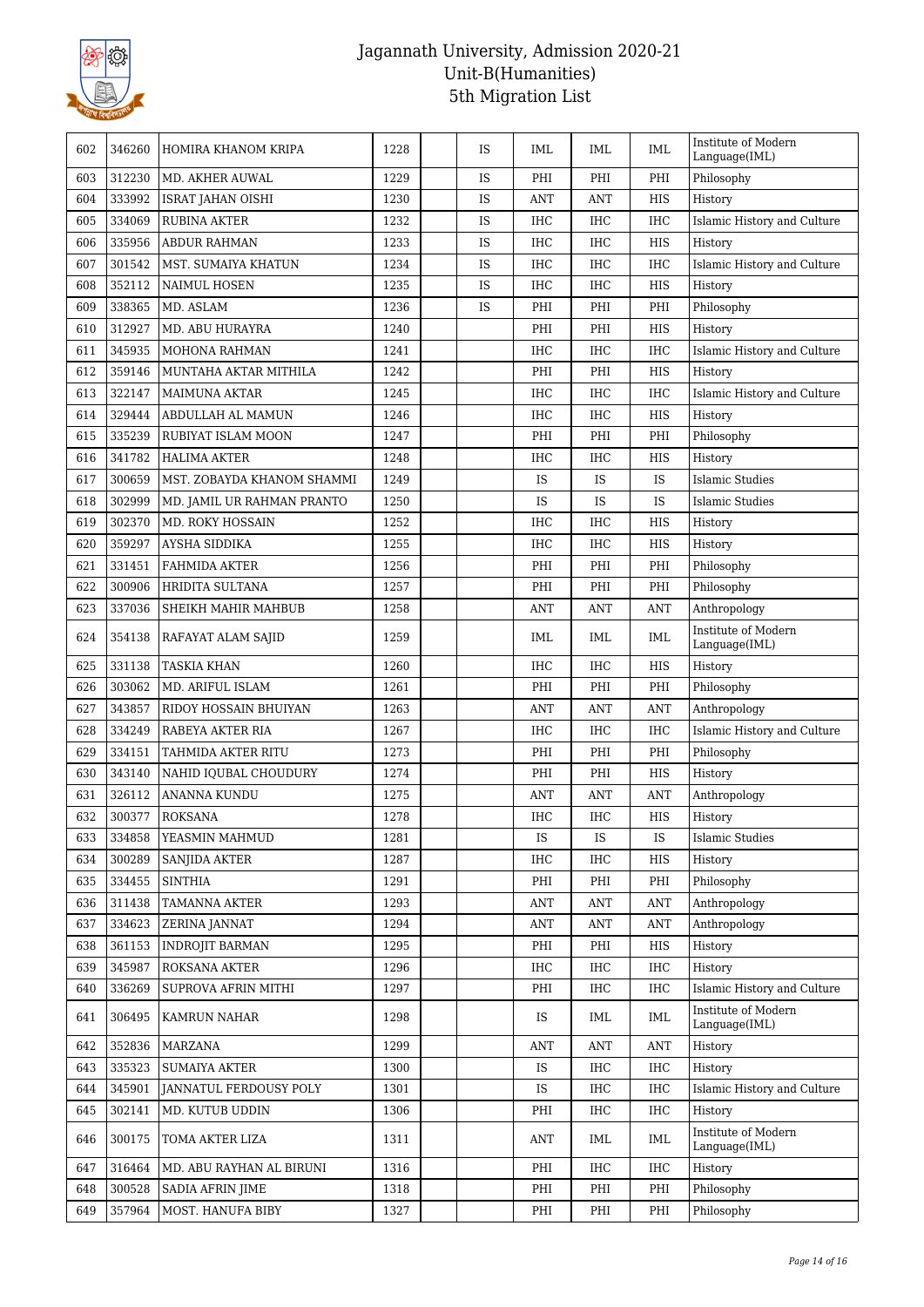

| 650 | 356364 | MST. MARZYA ANAM HEYA    | 1332 | PHI        | IHC        | <b>IHC</b> | Islamic History and Culture          |
|-----|--------|--------------------------|------|------------|------------|------------|--------------------------------------|
| 651 | 358038 | MOST. SADIA AKTER        | 1333 | PHI        | PHI        | PHI        | History                              |
| 652 | 364709 | ABU ANSAR                | 1334 | PHI        | <b>IHC</b> | <b>IHC</b> | History                              |
| 653 | 311425 | TASMIA                   | 1339 | ANT        | <b>IHC</b> | <b>IHC</b> | Islamic History and Culture          |
| 654 | 346003 | ZANNATUL NAIMA           | 1343 | <b>ANT</b> | PHI        | PHI        | History                              |
| 655 | 332887 | MD. SAIFUR RAHMAN SHIHAB | 1350 | <b>ANT</b> | <b>IHC</b> | <b>IHC</b> | History                              |
| 656 | 358503 | CHANDRIKA ROY            | 1354 | <b>ANT</b> | <b>ANT</b> | <b>ANT</b> | Anthropology                         |
| 657 | 321873 | MD. ATIKUR RAHMAN        | 1355 | IS         | IHC        | <b>IHC</b> | Islamic History and Culture          |
| 658 | 343266 | <b>SURAIYA HOOUE</b>     | 1356 | IS         | PHI        | PHI        | Philosophy                           |
| 659 | 336123 | NAFISA IQBAL AURPA       | 1358 | IS         | IHC        | <b>IHC</b> | Islamic History and Culture          |
| 660 | 334180 | MEHERUNNESA PRIYA        | 1361 | ANT        | <b>ANT</b> | <b>ANT</b> | Anthropology                         |
| 661 | 346599 | JARIN TASNIM PRAPTI      | 1362 | IS         | <b>IHC</b> | <b>IHC</b> | Islamic History and Culture          |
| 662 | 360263 | MD. FUAD HASAN           | 1368 | IS         | IS         | IS         | Islamic Studies                      |
| 663 | 313308 | SHABOTI ISLAM            | 1375 | IS         | PHI        | PHI        | Philosophy                           |
| 664 | 333978 | RAIHANA ISLAM RUPA       | 1376 | IS         | IML        | IML        | Institute of Modern<br>Language(IML) |
| 665 | 323744 | <b>TAZNIN RAHMAN</b>     | 1381 | IS         | <b>IHC</b> | <b>IHC</b> | Islamic History and Culture          |
| 666 | 331018 | <b>SADIA AFROZ</b>       | 1383 | IS         | <b>IHC</b> | <b>IHC</b> | Islamic History and Culture          |
| 667 | 357058 | MD. HRIDAY ALI           | 1391 | IS         | ANT        | ANT        | Anthropology                         |
| 668 | 321861 | MD. SHAMIM AL MAMUN      | 1393 | IS         | PHI        | PHI        | Philosophy                           |
| 669 | 364335 | RABEYA SULTANA HIMI      | 1409 |            | <b>IS</b>  | <b>IHC</b> | Islamic History and Culture          |
| 670 | 359475 | SADEA AHMED SHILA        | 1412 |            | IS         | <b>IHC</b> | Islamic History and Culture          |
| 671 | 362304 | BIPLOB KUMAR PAUL        | 1414 |            | PHI        | PHI        | Philosophy                           |
| 672 | 339855 | HABIBUL BASHAR SUMON     | 1418 |            | ANT        | <b>ANT</b> | Anthropology                         |
| 673 | 346882 | PAPIA AKTER              | 1419 |            | IS         | IS         | Islamic Studies                      |
| 674 | 348330 | MD. RAZAUL HAQUE RISAD   | 1420 |            | PHI        | <b>IHC</b> | Islamic History and Culture          |
| 675 | 365331 | MD. ABDULLA AL MAMUN     | 1422 |            | IS         | IS         | <b>Islamic Studies</b>               |
| 676 | 362778 | MAJED MREDHA             | 1423 |            | IS         | IS         | Islamic Studies                      |
| 677 | 331276 | MD. NAYEEM ISLAM         | 1424 |            | PHI        | <b>IHC</b> | Islamic History and Culture          |
| 678 | 337463 | FAHMIDA JAHAN ANIKA      | 1431 |            | <b>ANT</b> | <b>ANT</b> | Anthropology                         |
| 679 | 346044 | ROKSANA AKTER            | 1434 |            | PHI        | PHI        | Philosophy                           |
| 680 | 318843 | MD. AZIZUL HAKIM         | 1447 |            | PHI        | <b>IHC</b> | Islamic History and Culture          |
| 681 | 337309 | UPASHI TANCHANGYA        | 1449 |            | ANT        | ANT        | Anthropology                         |
| 682 | 339950 | <b>IMRAN HOSSEN IMON</b> | 1456 |            | PHI        | PHI        | Philosophy                           |
| 683 | 337048 | NASIR UDDIN MIA          | 1462 |            | IS         | IS         | <b>Islamic Studies</b>               |
| 684 | 346275 | MST. LUTFUNNAHAR RIMI    | 1466 |            | IS         | IHC        | Islamic History and Culture          |
| 685 | 338300 | ZIHADUL KARIM            | 1472 |            | <b>ANT</b> | <b>IHC</b> | Islamic History and Culture          |
| 686 | 320326 | NAFISA NAHAR LIMA        | 1474 |            | PHI        | PHI        | Philosophy                           |
| 687 | 358251 | RABEYA HAQUE BITHI       | 1477 |            | PHI        | PHI        | Philosophy                           |
| 688 | 324771 | <b>REDOY BABU</b>        | 1480 |            | ANT        | PHI        | Philosophy                           |
| 689 | 361696 | DISHA BAIRAGI            | 1486 |            | ANT        | IML        | Institute of Modern<br>Language(IML) |
| 690 | 325589 | MD. NASIM HOSSAN         | 1490 |            | <b>IS</b>  | <b>IHC</b> | Islamic History and Culture          |
| 691 | 331654 | <b>SUMAIYA AKTER</b>     | 1491 |            | IS         | <b>IML</b> | Institute of Modern<br>Language(IML) |
| 692 | 327715 | MD. SHAWON HASNAT        | 1493 |            | <b>IS</b>  | <b>IHC</b> | Islamic History and Culture          |
| 693 | 334301 | NISHU AKHTER             | 1496 |            | ANT        | <b>ANT</b> | Anthropology                         |
| 694 | 354201 | SHAJID HASSAN            | 1500 |            | IS         | IHC        | Islamic History and Culture          |
| 695 | 337456 | MD. YEAMIN               | 1505 |            | IS         | IHC        | Islamic History and Culture          |
| 696 | 361352 | MD. RAFIUL AHSAN         | 1511 |            | IS         | IHC        | Islamic History and Culture          |
| 697 | 308085 | SAHELI SHEELA            | 1514 |            | IS         | PHI        | Philosophy                           |
| 698 | 331298 | SABIHA KAISER RATTRI     | 1515 |            | IS         | IHC        | Islamic History and Culture          |